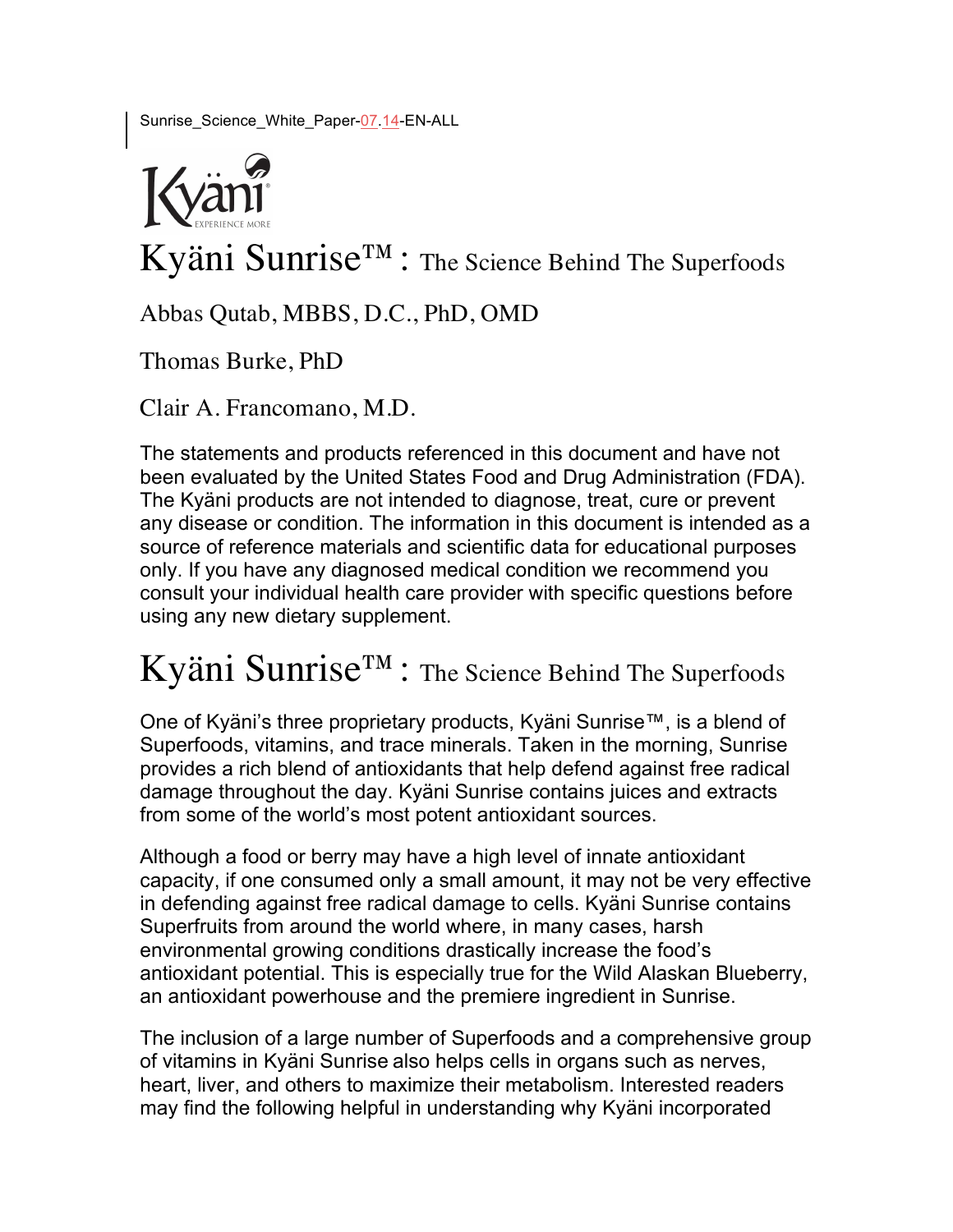various ingredients in Kyäni Sunrise. Please note this document discusses the formulation of Kyäni SunriseTM for the United States. Other countries may have formula variations.

# **FRUITS, VEGETABLES, AND HERBS FOUND IN KYÄNI SUNRISETM**

Wild Alaskan Blueberries, Pomegranate, Red Raspberry, Cranberry, Concord Grapes, Grape Skin/Grape Seed, Aloe Vera, Wolfberry, and.

### **WILD ALASKAN BLUEBERRIES**

As the foundational ingredient in Kyäni Sunrise, the Wild Alaskan Blueberry is the king of Superfoods, boasting a broad range of nutrients. Much of the research and health benefits related to blueberries are focused on cultivated blueberries, sometimes referred to as high-bush blueberries. However, *it is known that Wild Alaskan Blueberries, or lowbush blueberries, are superior to high-bush blueberries by a factor as great as ten*. This comparison is illustrated in the overview section below.

Cultivated blueberries are the blueberries available at the supermarket. According to Julie Cascio, (1) research with various fruits shows that cultivated blueberries have a free radical defense score of 24, which is higher than other commercial fruits included in the studies. Anything above 40 is considered *very high*. *Wild Alaskan Blueberries, or low-bush blueberries, score even higher: at 111 in this particular test.*

Others have compared the commercially available blueberry with the kind of blueberry found in Alaska. (2) They report that *regardless of the method of testing*, low-bush blueberries were consistently higher in anthocyanins (these are water-soluble pigments that give fruits, flowers, and some vegetables their distinct color and may appear red, purple, or blue), total phenolics (these are organic compounds found in plants that protect them from injury), and antioxidant capacity compared with high-bush blueberries.

It is important to consider whether these scientific studies have any real meaning for a person who consumes Wild Alaskan Blueberries (or Kyäni Sunrise). USDA scientists recently concluded that eating Wild Blueberries and other antioxidant-rich foods at every meal helps prevent oxidative stress. (3) Oxidative stress is linked to chronic diseases, such as heart disease and aging. This study advances antioxidant research by moving beyond the measurement of antioxidants in foods to actual examination of the performance of specific fruits against oxidative stress in the human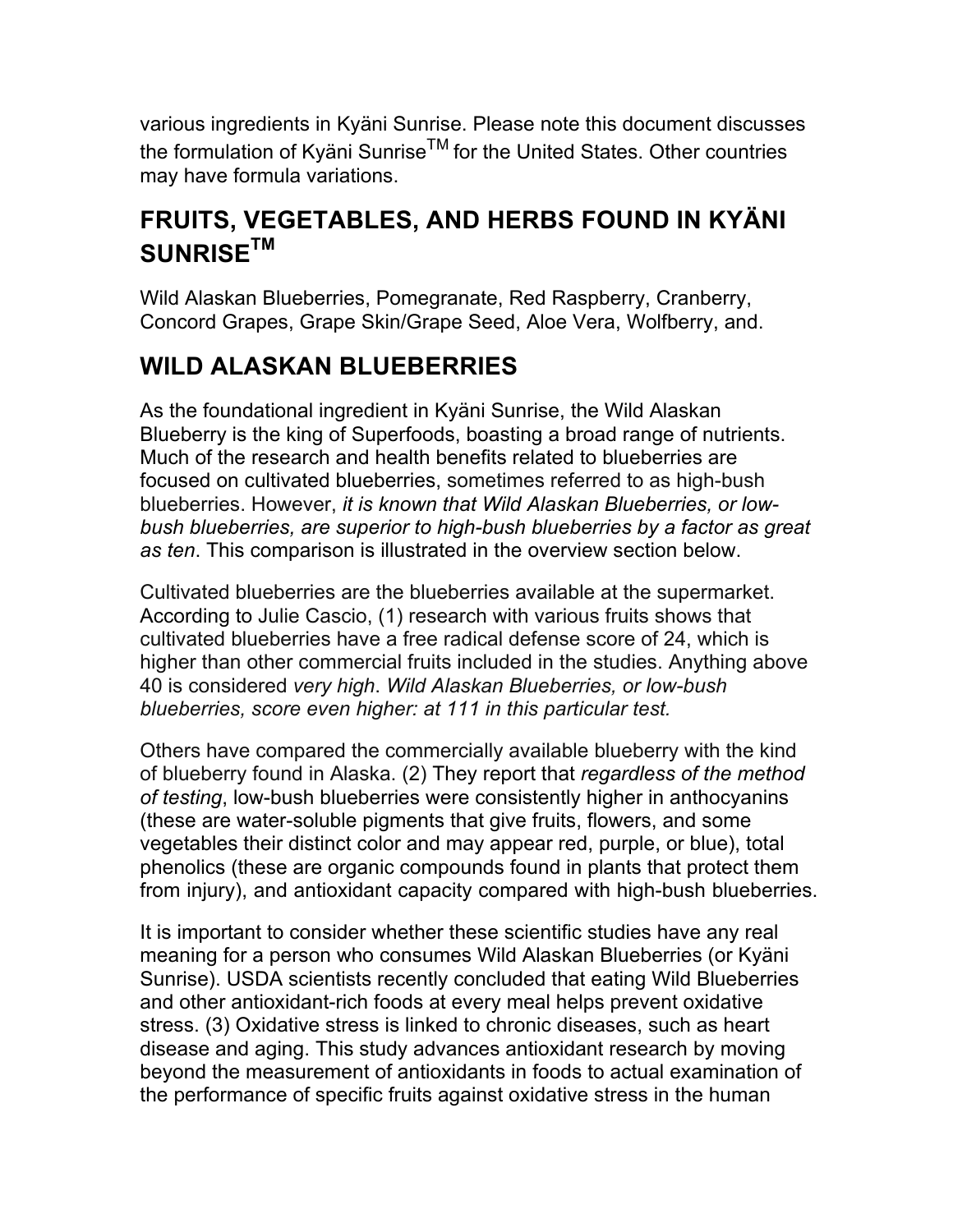body.

#### **Heart Health**

Blueberries may help preserve heart health, especially in those who are obese. Clearly heart disease is a leading cause of death worldwide and obesity is becoming a universal health problem. One eight-week study examined subjects who consumed blueberry supplements compared to a control group. (4) Selective risk factors in obese people such as lowdensity lipoprotein (LDL; the 'bad" cholesterol) and systolic and diastolic blood pressure were significantly reduced in the subjects who consumed blueberry supplements. The health benefits of these modest health improvements cannot be overestimated.

#### **Healthy Blood Sugar Levels**

Obese individuals are also at high risk for diabetes with many deleterious effects on circulation to the eyes, heart, and kidneys. Consumption of blueberries improved the handling of glucose in a large cadre of obese, diabetic subjects. (5) Better control of rising blood glucose may help preserve circulation to the vital organs mentioned above.

One placebo-controlled clinical study using a mixed berry preparation that included blueberries showed a significant reduction in cholesterol at the end of four weeks. (6) Blueberries' anti-inflammatory effects were also investigated in a clinical study involving 42 subjects diagnosed with Type 2 diabetes. (7) Researchers found ingestion of a preparation of blueberry leaves rich in chlorogenic acid plus anthocyanin myricetin significantly reduced C-reactive protein (CRP) and other inflammatory enzymes.

Small clinical trials do support the antioxidant efficacy of blueberries. In one study, consumption of a single meal of blueberries (100 g freeze dried powder) increased plasma antioxidant capacity in the postprandial state. (8) Trials have also shown ingesting blueberries can reduce oxidative stress as measured by plasma biomarkers. (9) Such effects were shown to be specific to the *anthocyanin* content of blueberries. (10)

Another problem facing the Western world is an aging population. The transition to living longer comes with an increase in the number of people with dementia or Alzheimer's disease. Recently, blueberry juice was shown to improve recognition and learning in a few subjects with early evidence of Alzheimer's disease. (10)

Several authors have recruited human subjects and, after feeding them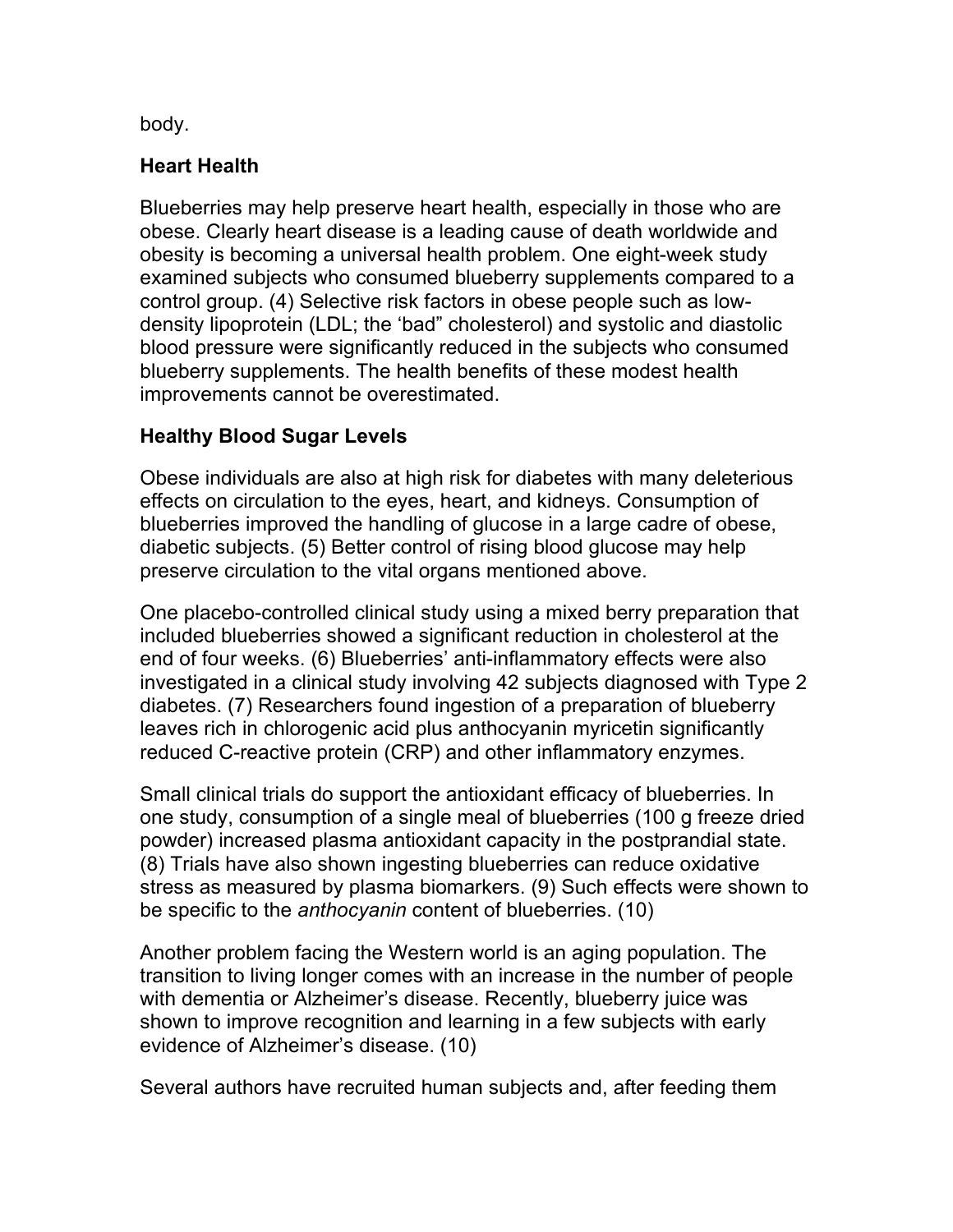blueberry juice or extracts from blueberries, measured the antioxidant activity in the blood. (11,12) Antioxidant activity increased substantially.

There are many scientific reports in animal models of various diseases including aging, Parkinson's disease, Alzheimer's disease, high cholesterol, and heart problems.

#### **Summary**

The ingredients in blueberries appear to enhance antioxidant levels in human blood after ingestion and should help defend against any free radical damage that occurs as a part of natural aging and/or in several disease states.

# **CONCORD GRAPES**

A second Kyäni Sunrise $^{TM}$  ingredient is the juice from Concord grapes. A large study performed in the UK on several juices demonstrated that "[t]he purple grape juice contained the largest number of individual phenolic compounds and also the highest concentration of total phenolics. The main components were flavan-3-ols, *anthocyanins*, and hydroxycinnamates, which accounted for 93% of the total phenolic content." (13) Phenols are organic compounds that convey antioxidant activity in a vegetable or fruit. A very recent review of most of the human studies in which grape juice was tested appears in *Nutrition Reviews.* (14) The health benefits include a positive influence on cardiovascular health, cancer, neurodegenerative disease, and age related cognitive decline. These effects are often attributed to the antioxidant activity and function of flavonoid compounds found in grapes as well as other actions such as increasing nitric oxide production. The well-established health effects of grapes on cardiovascular disease risk, mainly on endothelial function, LDL oxidation, progression of atherosclerosis, and reduction in oxidative stress, have been clearly identified. Rather than list each of these studies, the interested reader is pointed to reference 14 for further information.

#### **Heart Health**

One ingredient in grapes is resveratrol, which has been identified as an important ingredient for health benefits in a number of different conditions. It is thought to be the reason that moderate consumption of red wine helps preserve cardiovascular, cerebrovascular, and peripheral vascular function.

In addition to resveratrol, grapes also contain a large variety of antioxidants, catechin, epicatechin, and proanthocyanidins. Resveratrol is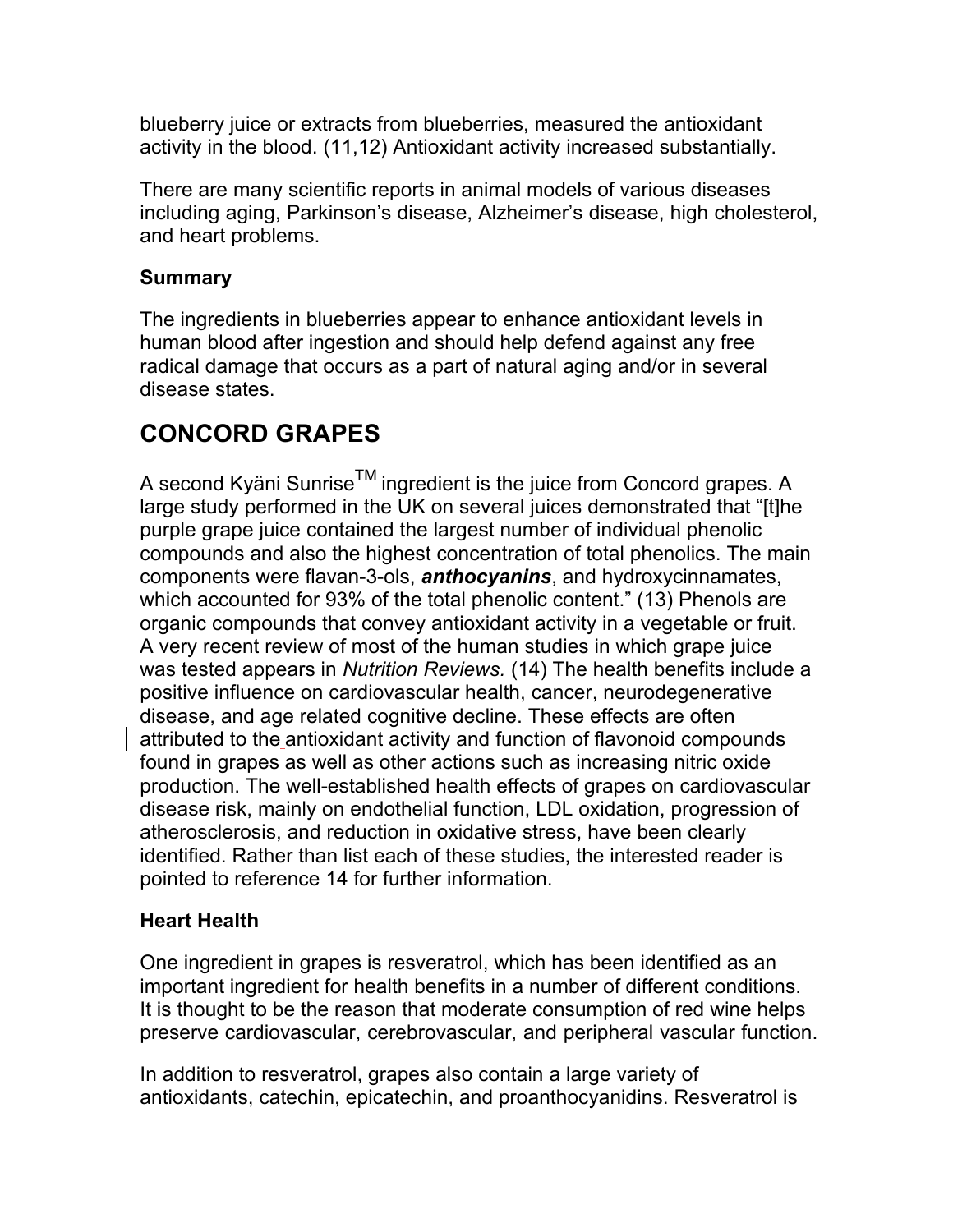mainly found in the grape skin, but proanthocyanidins are found only in the seeds. Resveratrol and proanthocyanidin are the major compounds present in grapes responsible for cardioprotection. Grapes can attenuate cardiac diseases such as atherosclerosis and ischemic heart disease. It appears that resveratrol and proanthocyanidins, especially resveratrol, present in grapes play a crucial role in cardio-protective abilities of grapes.

In addition, use of grape juice alone has been shown to reduce blood pressure in hypertensive men. (15) The study was placebo controlled and double blinded, the gold standard for clinical studies in which physicians and other healthcare professionals strongly believe.

Grape juice has also been found to inhibit platelets from sticking together and forming clots. (16) Platelets are cells in blood that help in blood clotting. However, sticky platelets can help form blood clots that can travel to vessels in the heart, brain, or lungs. Therefore, a natural product that inhibits platelet-derived clots would obviously have health benefits.

Finally, grape skin extracts have direct effects to dilate blood vessels (therefore leading to lower blood pressure). This occurs through stimulation of the nitric oxide system. This unique effect on nitric oxide helps to explain many of the cardiovascular effects of grapes and grape skin. (17)

#### **Mental Health**

Several studies suggest that cognitive decline (dementia or Alzheimer's disease) is related to decreased blood flow in the brain. In elderly people with dementia, grape juice can improve several tests of mental status. (18) These preliminary findings suggest that supplementation with Concord grape juice may enhance cognitive function for older adults with early memory decline.

#### **Strengthen Immune System**

Our most powerful defense against bacterial and viral infections is the immune system. Consumption of grape juice for nine weeks showed enhancement of human immune function but a placebo treatment did not. There were 85 people who participated in the study. Several measures of immune function were assessed on each person and all showed enhanced levels. This is an important study in that one can't assume taking a supplement for a couple of times a week will be as healthy as routine and consistent consumption. (19)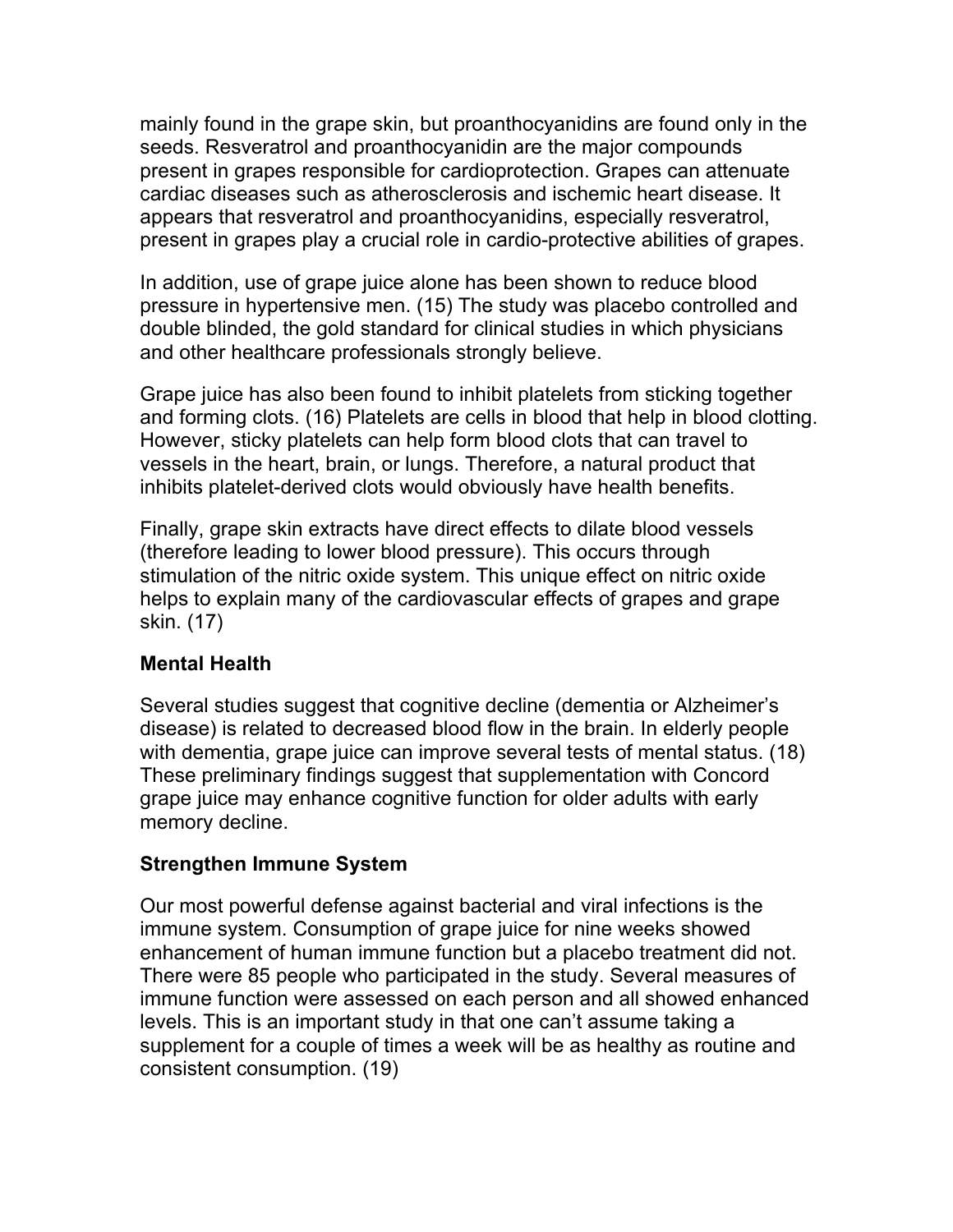#### **Summary**

Concord grapes processed into juice as well as extract from grape skin and seeds contain a powerful blend of phenol compounds, flavonoids, and anthocyanins that fight the injury that would otherwise be created by free radicals. Additionally, grapes appear to be active in all ages relative to cardiovascular health and may be an unappreciated way to help the elderly avoid some of the disabling effects of dementia. Strokes may also be reduced and immune function should be enhanced. Clearly, the benefits of grapes are vast and profound.

# **RED RASPBERRY**

Red Raspberries, as most fruits, contain phenolics that have antioxidant properties. As a food containing a novel antioxidant called ellagic acid, raspberries (and also pomegranates) help prevent unwanted damage to cell membranes and other structures in the body by neutralizing free radicals. However, ellagic acid is not the only well-researched phytonutrient component of raspberries. Raspberries' flavonoid content is also well documented. The key substances are quercetin, kaempferol, and the cyanidin-based molecules called cyanidin-3-glucosylrutinoside and cyanidin-3-rutinoside. These flavonoid molecules are also classified as anthocyanins (which you will remember as being important components of blueberries and grapes as well).

Furthermore, raspberries contain the group of substances that give them their rich, red color. Raspberries' anthocyanins also give these delectable berries unique antioxidant properties, as well as some anti-microbial ones, including the ability to prevent overgrowth of certain bacteria and fungi in the body (for example, the yeast *Candida albicans*, which is a frequent culprit in vaginal infections and can be a contributing cause in irritable bowel syndrome). They also contain vitamin C, manganese, vitamin K, magnesium, folate (folic acid), omega-3 fatty acids, copper, vitamin E, and potassium. (20) Even with all of the remarkable health benefits, a cup of raspberries has only 63 calories!

In addition, Red Raspberries inhibit the production of inflammatory COX-I and COX-II enzymes. Anti-inflammatory products like ibuprofen and aspirin also inhibit COX-I and COX-II, resulting in the reduction of pain associated with arthritis, gout, and other inflammatory conditions. (21)

Although scientific studies have shown unique effects on one single component extracted from Red Raspberries, consumption of whole berries has been shown in scientific studies to be more beneficial that taking the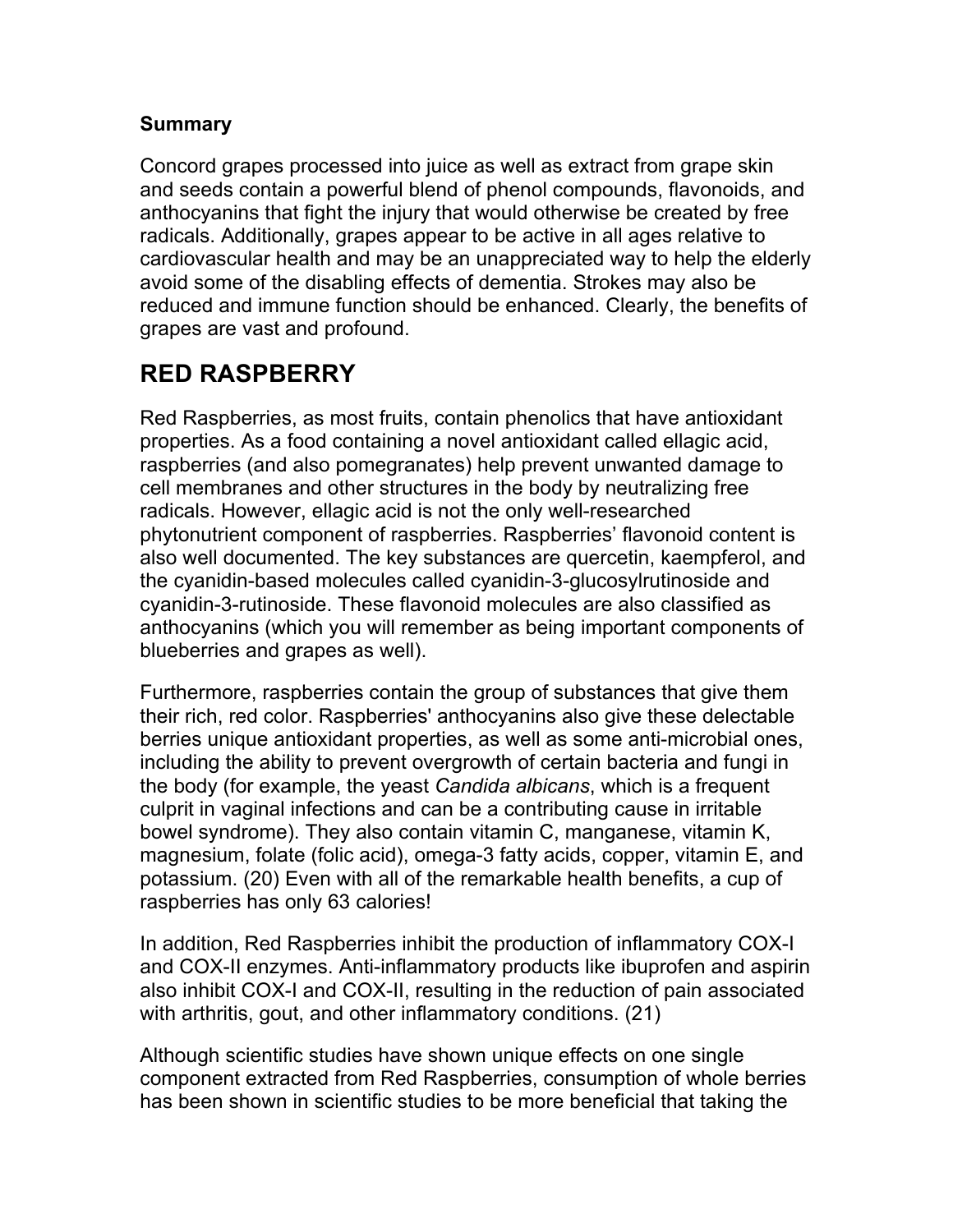individual phytochemicals in the form of dietary supplements. The oil from Raspberry seeds is rich in Vitamin E, omega-3 fatty acids and has a sun protection factor (SPF) of 25-50. This is the reason the oil is often used in skin care products. Finally, Red Raspberry ketones are currently being used in Japan as a weight loss supplement in a pill form and as an external patch.

#### **Summary**

Red Raspberries contain high amounts of polyphenolic compounds (phenols) and strong antioxidants such as Vitamin C, quercetin, and gallic acid that fight against heart and circulatory disease and age- related mental decline. Their antioxidant levels are nearly as high as blueberries. The future of Red Raspberries as an important health aid will only expand in the future. Red Raspberries are one of the key Superfoods available in Kyäni SunriseTM.

# **POMEGRANATE JUICE AND EXTRACT**

#### **Heart Health**

Pomegranate juice concentrate contains antioxidants such as soluble polyphenols, tannins, anthocyanins, and may have anti-atherosclerotic properties. This means the inhibition or reversal of atherosclerosis (or hardening of the arteries). Atherosclerosis is the narrowing of blood vessels and is a major contributor to coronary artery vessel disease and other vessel diseases. Patients with coronary heart disease show changes on the cardiograms during stress tests such as running on a treadmill. In other words, the narrowed vessels cannot provide enough blood flow and oxygen to meet the demands of exercise.

Three months of pomegranate juice consumption resulted in an improved stress test and less electrocardiogram changes. This occurred without changes in cardiac medications, blood sugar, hemoglobin A1c, weight, or blood pressure. (22)

Blood pressure is also reduced during pomegranate consumption. There are two primary reasons why pomegranate effects blood pressure: 1) The enzyme that causes high blood pressure, namely angiotensin converting enzyme (ACE), is also inhibited (23, 24) by pomegranate and 2) pomegranate juice helps protect nitric oxide from being destroyed as identified during research by Dr. Ignarro and his colleagues.

Dr. Louis Ignarro, Nobel laureate for his work on nitric oxide (see paper on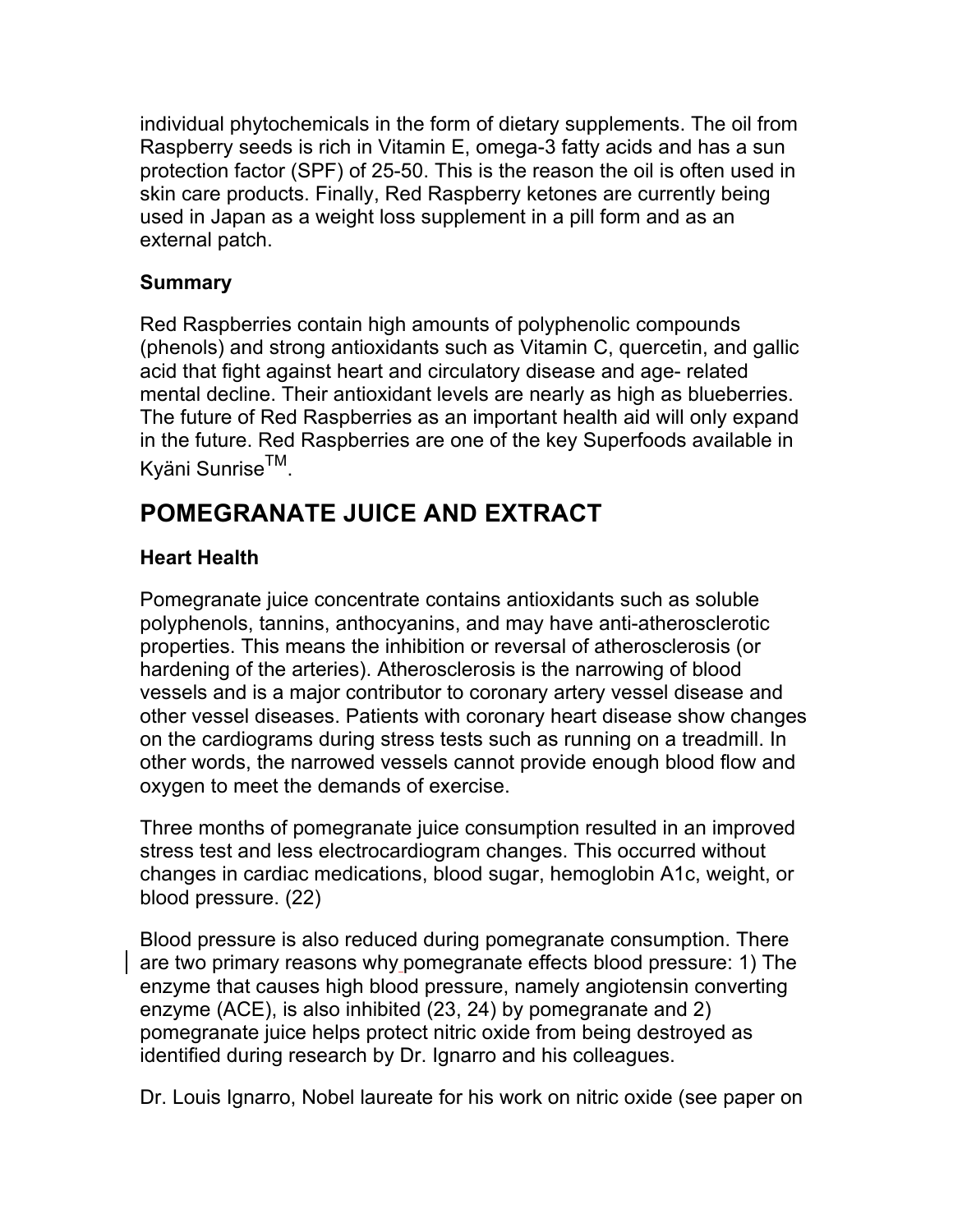Kyäni Nitro  $FX^{TM}$  and Kyäni Nitro Xtreme<sup>TM</sup>) has shown that pomegranate juice protects nitric oxide from being destroyed. Therefore, when Kyäni Sunrise<sup>™</sup> is taken together with Kyäni Nitro FX<sup>™</sup> and/or Kyäni Nitro Xtreme<sup>TM</sup>, the pomegranate juice in Kyäni Sunrise<sup>TM</sup> helps to keep nitric oxide working on the cardiovascular system. (25)

#### **Inflammation**

A small study in patients with rheumatoid arthritis (RA) showed that pomegranate consumption reduced markers of inflammation in RA patients. This could be related to the anti-oxidative property of pomegranates. (26)

Those who exercise often suffer from muscle soreness. Exercise is healthy and anything that helps reduce muscle soreness would be very appreciated. A study was undertaken to see if pomegranate juice supplementation improved the recovery of skeletal muscle strength after eccentric exercise in subjects who routinely performed resistance training. The results suggest that supplementation with pomegranate juice attenuates weakness and reduces soreness of the elbow flexor. It seems reasonable to suggest that Kyäni Sunrise<sup>TM</sup> may help one recover from some forms of exercise. (27)

#### **Obesity**

Pomegranate juice taken daily for a month by obese subjects caused them to lose weight whereas the control group actually increased body weight. (28)

#### **Other**

Rat, rabbit hamster, and cell culture studies using whole pomegranate juice or one of it's components have suggested that pomegranate may help prevent ulcers, reduce influenza (the flu), inhibit viruses, improve skin health, and prevent some skin cancers caused by exposure to UV rays. Photo aging may also be delayed or prevented. Digestion may be improved and healthy bacteria in the intestine appear to be more robust in the presence of pomegranate juice.

Pomegranate juice extract is a great source of punicic acid, an omega 5 polyunsaturated fatty acid that is highly beneficial for cell regeneration and proliferation. The juice of this fruit is an exceptional source of vitamins A, C and E and minerals such as calcium, phosphorous, potassium, iron, folic acid, niacin, thiamin, folates and riboflavin.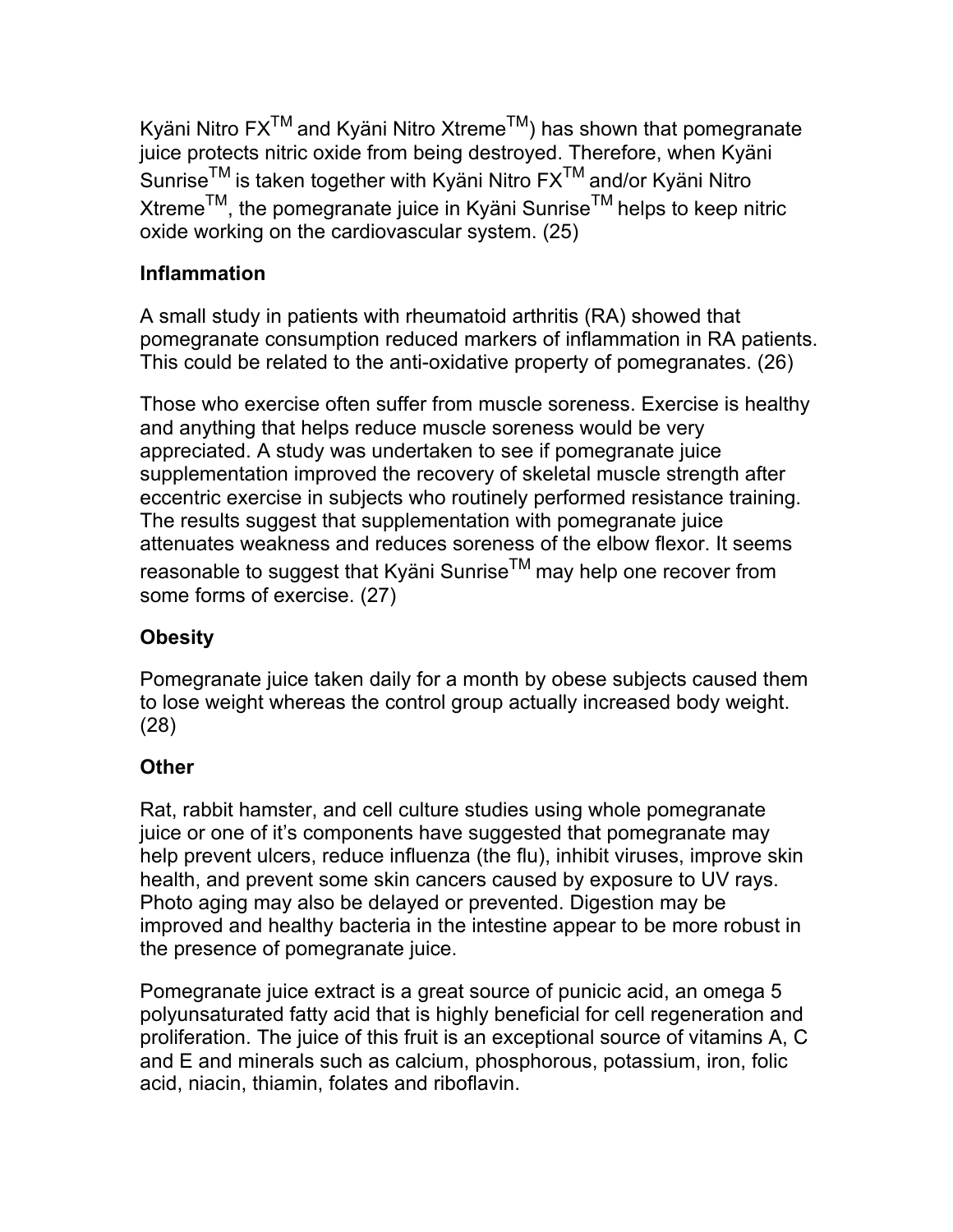Pomegranate has been used for medicinal purposes for thousands of years. It was used as a tonic to heal ailments like ulcers and diarrhea and contains antioxidants like anthocyanin and ellagic acid, compounds like gallic acids, and flavonoids like quercetin which offer protection from diabetes, heart diseases, osteoarthritis and several kinds of cancer.

Pomegranate juice can have a great impact on the health of the heart, by keeping the arteries flexible and decreasing the inflammation in the lining of the blood vessels. It is known to reduce atherosclerosis, which is one of the leading causes of heart disease. It lowers the risk of blockage in the arteries that can cause a restriction in the flow of blood to the heart and brain. In other words it has an anti-atherogenic effect on the heart. It lowers the amount of LDL or bad cholesterol that is retained in the body and increases the amount of good cholesterol or HDL.

Although pomegranate juice contains fructose, it does not elevate the blood sugar level as other fruit juices do. Studies have shown that there was no significant increase in the blood sugar level of diabetic patients who drank this juice daily for a period of 2 weeks.

Pomegranates are also known to reduce high blood pressure. The juice of this fruit reduces lesions and the inflammation of blood vessels in heart patients. It is a natural aspirin, which keeps the blood from coagulating and forming blood clots. It even acts as a blood thinner allowing for an unrestricted flow of blood through the body.

Pomegranate juice eliminates free radicals from the body and inhibits the growth and development of cancer and other diseases. Its high contents of antioxidants stimulate the white blood cells to neutralize toxins in the body thereby promoting a strong and healthy immune system. Pomegranate is believed to induce apoptosis, a process where the cells destroy themselves. Daily intake of pomegranate juice can slow down the growth of cancerous cells in prostate cancer. Moreover it appears to block aromatase, an enzyme that converts androgen to estrogen, a hormone that plays a crucial role in the development of breast cancer.

Pomegranate juice is used in the treatment of diarrhea and dysentery as it plays a vital role in the secretion of enzymes that aids proper digestion.

Pomegranate juice has strong antibacterial and antimicrobial properties that help fight viruses and bacteria and boost our immunity system. It significantly reduces microbes that are found in the mouth commonly responsible for cavities and staph infections. Its antimicrobial properties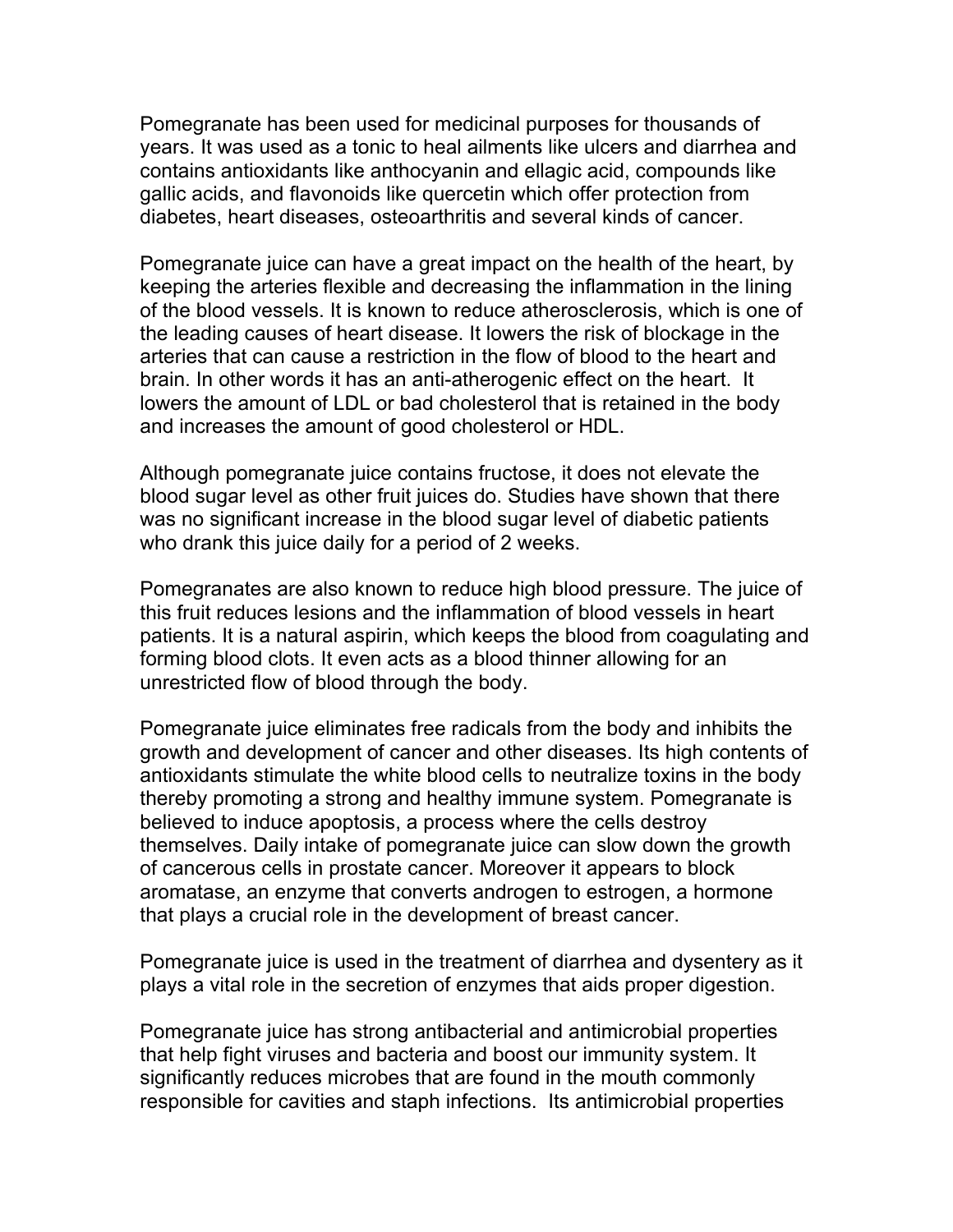make it an inhibitor of HIV transmission. Out of all the fruits, pomegranate may have the highest potential to inhibit the transmission of HIV.

Anemia is a condition caused by the deficiency of red blood cells in the body. Since pomegranate juice contains ample amount of iron it helps in preventing a deficit of red blood cells in the body.

It also soothes urinary tract infection and eases the flow of urine. The high amount of dietary fiber, both soluble and insoluble in pomegranate juice helps to improve digestion and regulate bowel movement. Since it has no saturated fats or cholesterol, it is highly recommended for those aiming to lose weight.

Pomegranate juice acts as an inhibiter on enzymes that are responsible for damaging the cartilage. It is therefore highly recommended for patients suffering from osteoarthritis, a chronic condition characterized by the breakdown of the joint's cartilage. Studies conducted have proved the application of this juice to reduce deterioration of the cartilage. Unsweetened pomegranate juice relieves symptoms of arthritis and bone inflammation. A regular intake of this juice may curb the onset of neurological problems like Alzheimer disease. It is also known to dissolve kidney stones and cure erectile dysfunction in men.

Pomegranate juice is extremely beneficial for pregnant women. It is a great source of a number of vitamins and minerals including folic acid that is a crucial element of a pre natal diet. The anti-inflammatory property of pomegranate juice ensures a healthy blood flow, which is essential for the overall development of the fetus. The potassium content in this juice can also help prevent leg cramps that are generally associated with pregnancy. When consumed regularly by expectant mothers, it is known to lower the risk of premature child birth or birth of babies with low birth weight.

Pomegranate juice can be a secret potion to get a healthy, vibrant and youthful skin.

A diet high in pomegranate juice can help to slow down the process of ageing by reducing wrinkles and fine lines on the face caused by constant exposure to sun. It also helps to sustain the regeneration of the skin cells and prevent hyper pigmentation and occurrence of dark spots.

Pomegranate juice works wonders for dry skin. Its small molecular structure penetrates deeply into the skin to provide ample moisturization and hydration to the skin. Thus it soothes dry and irritated skin. Its content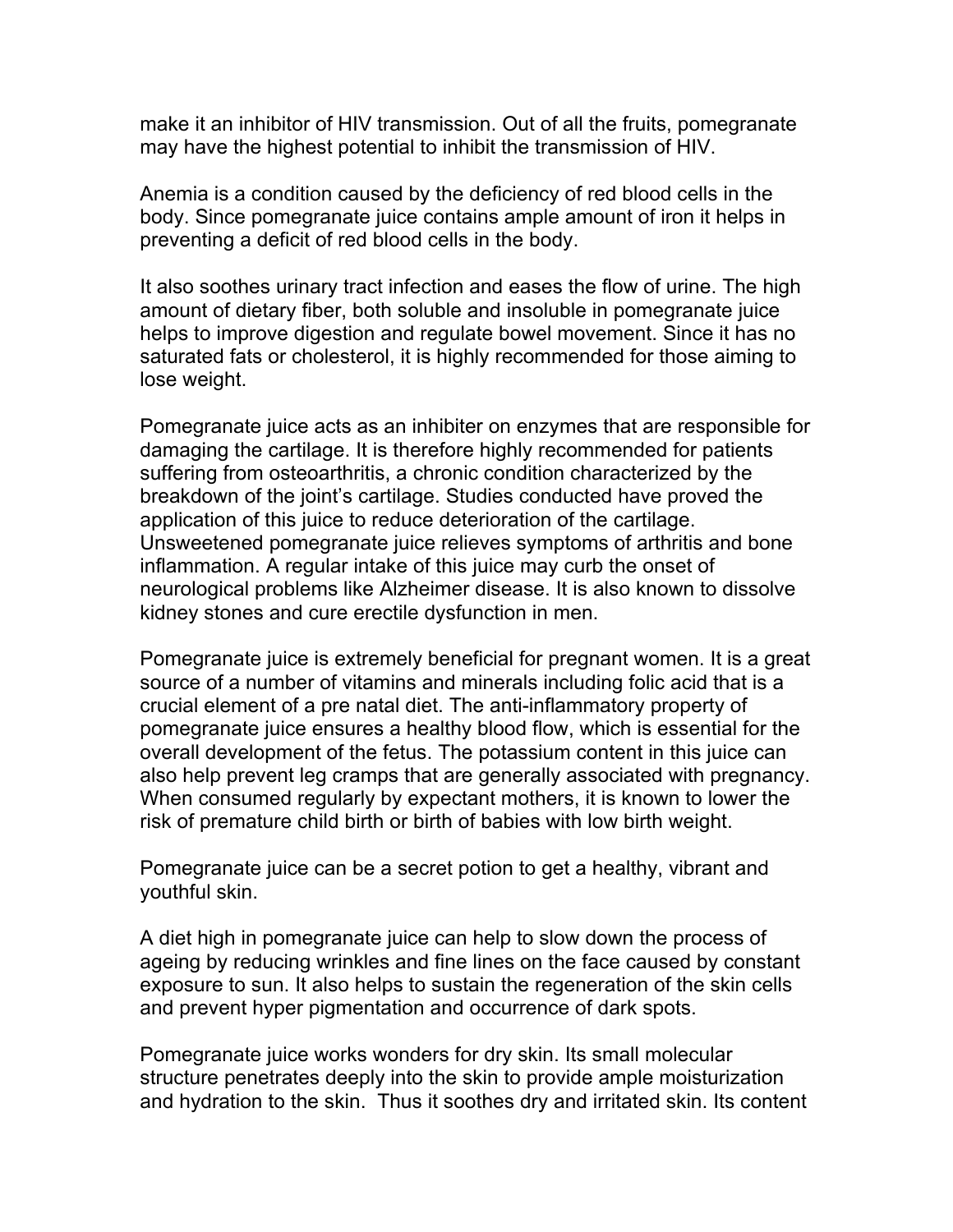of punicic acid, an omega 3 fatty acid keeps the skin constantly hydrated by sealing in the moisture.

Pomegranate helps in the regeneration of cells in the epidermal and dermal layers of the skin. It has an ability to hasten the process of healing of wounds. Even the oil of pomegranate seeds is loaded with skin friendly nutrients that are beneficial for the strengthening and regeneration of the epidermis. It also protects the skin from sunburns and heals the damage caused to the skin due to constant exposure to the sun.

Pomegranates are also known to extend the life of fibroblasts that are responsible for the production of collagen and elastin that tighten the skin and prevent the formation of fine lines and wrinkles. Collagen and elastin provide strength and support to the skin. When the fibers of collagen and elastin break down, the skin develops laxity that causes wrinkles and jowl.

#### **Summary**

Pomegranates contain powerful antioxidants that positively effect many systems of the body. Pomegranates promote heart in several ways. Additionally, the Superfruit has many other health benefits including the reduction of the inflammation associated with rheumatoid arthritis and decreased obesity.

# **CRANBERRY EXTRACT**

#### **Infections**

Cranberries have a long history of preventing the severity of urinary tract infections. (29-32) This appears to be due to preventing the binding of the bacteria to the cells lining the urinary tract that effectively prevents the bacteria from multiplying.

#### **Heart Health**

In addition, a growing body of evidence suggests that cranberry flavonoids and polyphenols may contribute to reducing the risk of cardiovascular disease (CVD) by inhibiting LDL-oxidation, maintaining or improving highdensity lipoprotein (HDL) levels, reducing platelet aggregation, improving vascular function, and reducing blood pressure among other potential cardiovascular benefits. (33, 34) Cranberry interventions have been shown to improve risk factors for cardiovascular disease among high-risk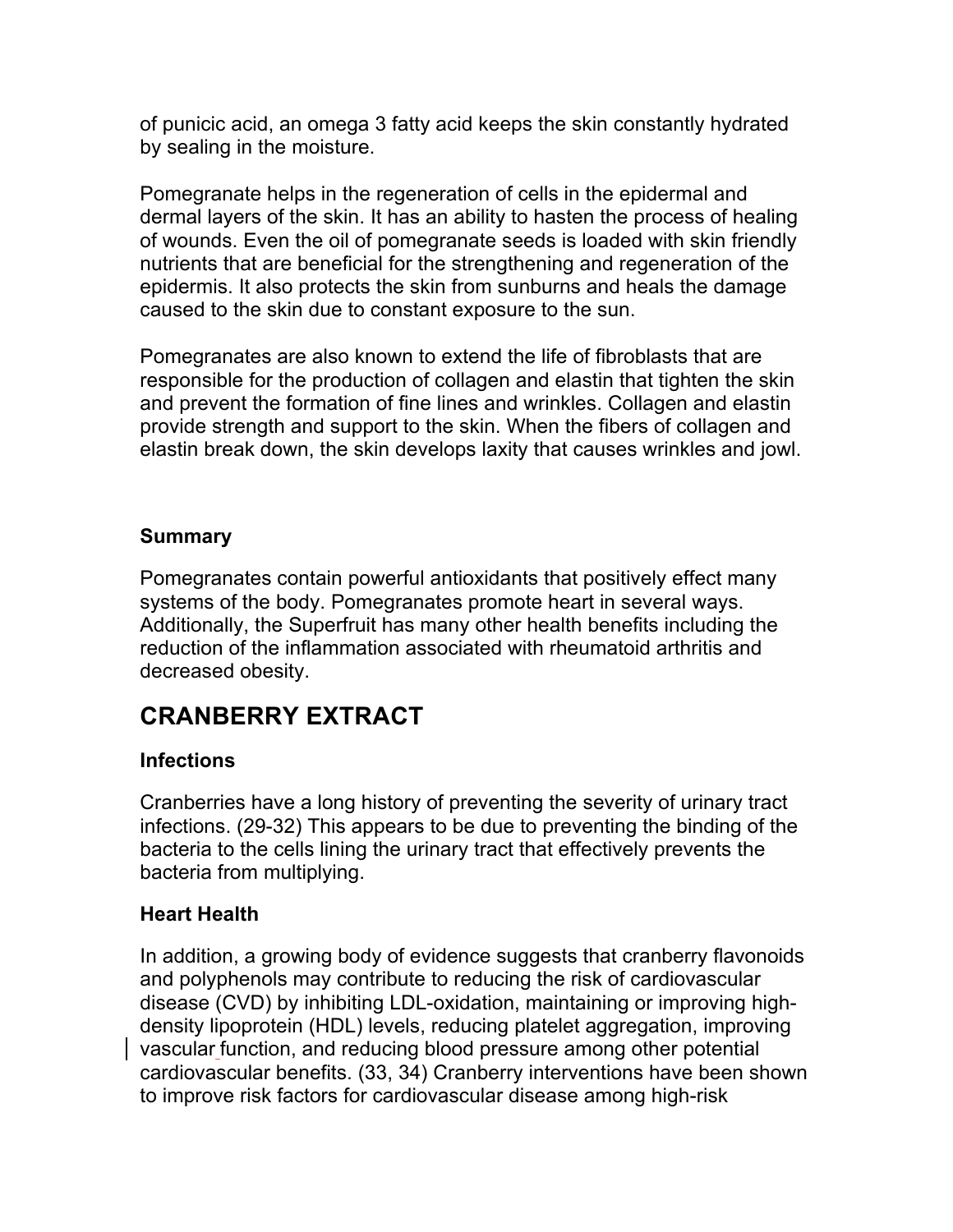populations, including those with Type 2 diabetes. (35)

In one study, low calorie cranberry juice cocktail has also been shown to raise HDL-cholesterol levels among abdominally obese men. (36) In the study, 250 ml of cranberry juice cocktail consumed daily showed positive increases in HDL-cholesterol concentrations. (36)

Published results also show that short-term cranberry juice supplementation is associated with a significant increase in plasma antioxidant capacity and reduction in circulating oxidized LDL concentrations. (37)

#### **Healthy Blood Sugar Levels**

Since cranberries are nutrient-rich and contain naturally occurring flavonoids, anthocyanins, and proanthocyanidins, it is thought that drinking cranberry juice cocktail and other cranberry beverages may not have the same glycemic response compared to a placebo beverage with the same sugar content. In other words, the theory was drinking cranberry juice wouldn't cause blood glucose to increase. Current research conducted with humans suggests that the polyphenols in cranberries do, in fact, blunt the blood sugar response in humans. (38, 39) While more research is needed, these preliminary studies suggest that cranberry juice cocktail may be an acceptable product for individuals with impaired glucose tolerance or those at risk for metabolic syndrome.

#### **Antioxidants**

Antioxidants help neutralize free radicals, which scientists believe can damage the body's DNA or genes, interfere with normal lipid metabolism, and promote inflammation, thereby increasing the risk for certain chronic diseases. (40-43) Cranberries contain naturally occurring antioxidant compounds: flavonoids (anthocyanins, flavonoids, and proanthocyanidins) (44) and a particularly rich source of phenolic phytochemicals including the phenolic acids (benzoic, hydroxycinnamic, and ellagic acids). Studies using various measures of antioxidant activity have revealed that cranberries and cranberry products have among the highest antioxidant capacity of fruits and fruit juices. (41-43, 45-47)

#### **Summary**

Cranberries are a powerful natural fruit with multiple health-promoting properties based on their abundant content of antioxidants. Their antibacterial and other effects have led to a focus of their role in helping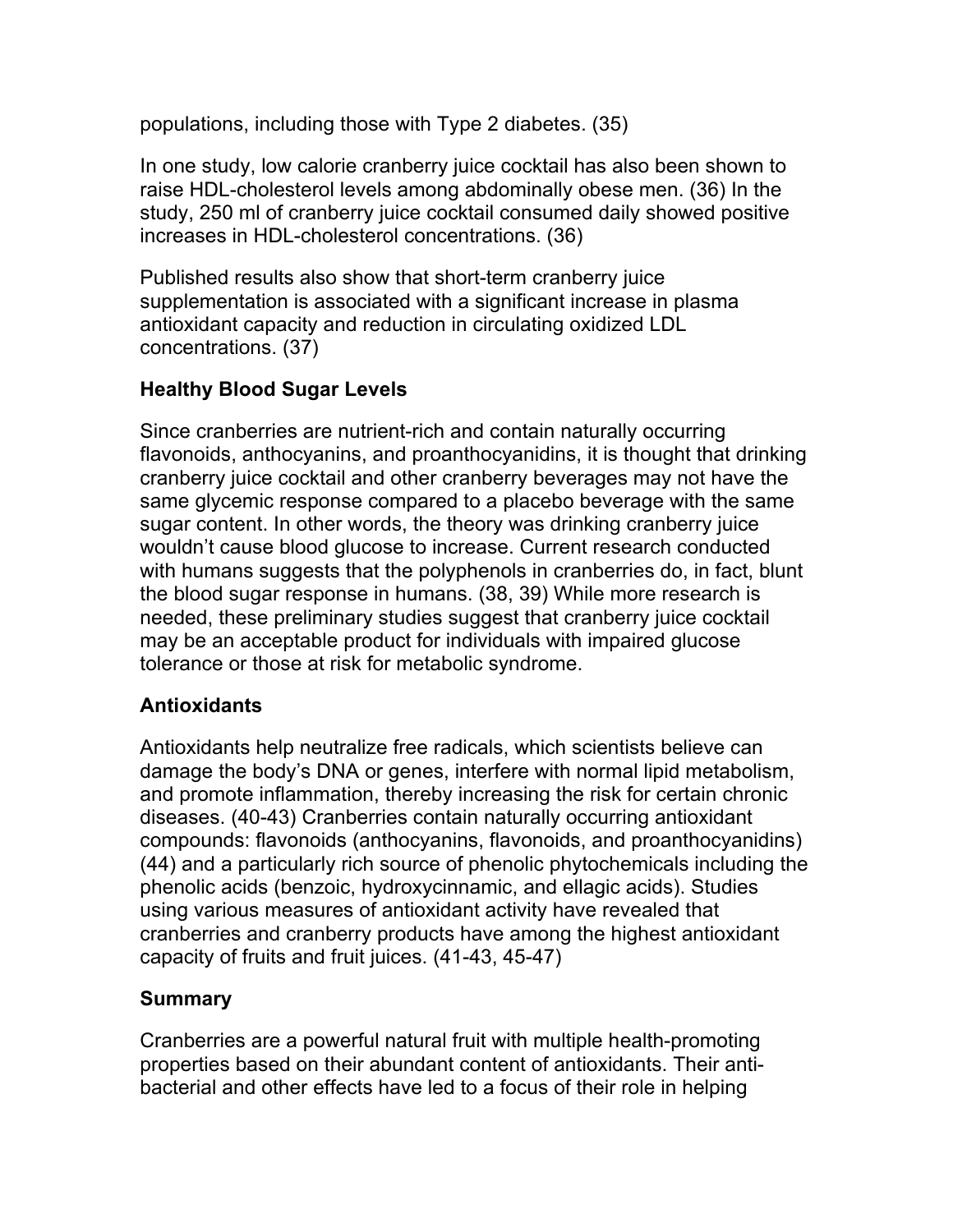decrease urinary tract infections. This has excited scientists because if cranberries could be shown to minimize the binding of bacteria in the mouth or stomach or intestine, perhaps it would provide other targets for cranberries. Such research is currently ongoing and seems promising. Research has also shown that the same antioxidant and cholesterol metabolism effects of the other fruits in Kyäni Sunrise $^{TM}$  are also shared by cranberries.

# **WOLFBERRY (GOJI)**

The Western world owes much to the Chinese and their long history of natural, plant based treatments. Goji is the modernized name for wolfberry, a red berry of the family of plants that includes tomato, eggplant, chili pepper, and potato. For at least 2,000 years, wolfberry has grown wild in China and been used in common recipes and traditional Chinese medicine. Wolves in China actually feast among the berry-laden vines during late summer at prime harvest time, probably to store nutrients for the winter; hence the name "wolfberry."

Wolfberry juices and fruits have only begun to appear in the US and Europe in this century. As a result, there are a limited number of human trials. Virtually all research has been performed in mice, rats, dogs, and various cell cultures. Wolfberry contains significant percentages of a day's macronutrient needs – carbohydrates, protein, fat, and dietary fiber. Studies show that 68% of the mass of a wolfberry exists as carbohydrate, 12% as protein, and 10% each as fiber and fat, giving a total caloric value of 370 for a 100 gram (quarter pound) serving. Seeds contain the wolfberry's main complement of polyunsaturated fats such as linoleic (omega-6) and linolenic (omega-3) acids.

Wolfberry's high concentration of micronutrients suggests it is an exceptional health food. There are 11 essential minerals, 22 trace minerals, 7 vitamins, and 18 amino acids. Some of these are calcium, potassium, iron, zinc, selenium, vitamin B2, and vitamin C.

Wolfberries contain dozens of phytochemicals. Three of particular interest are beta-carotene which is a pigment in orange-red foods like wolfberries, pumpkins, carrots, and salmon. Beta-carotene is important for synthesis of vitamin A, a fat-soluble nutrient and antioxidant essential for normal growth, vision, cell structure, bones, teeth, and healthy skin. *Wolfberry's betacarotene content per unit weight (7 mg/100 grams) is among the highest for edible plants*. Another is zeaxanthin, an extraordinary carotenoid important as an antioxidant. Finally, wolfberries contain polysaccharides.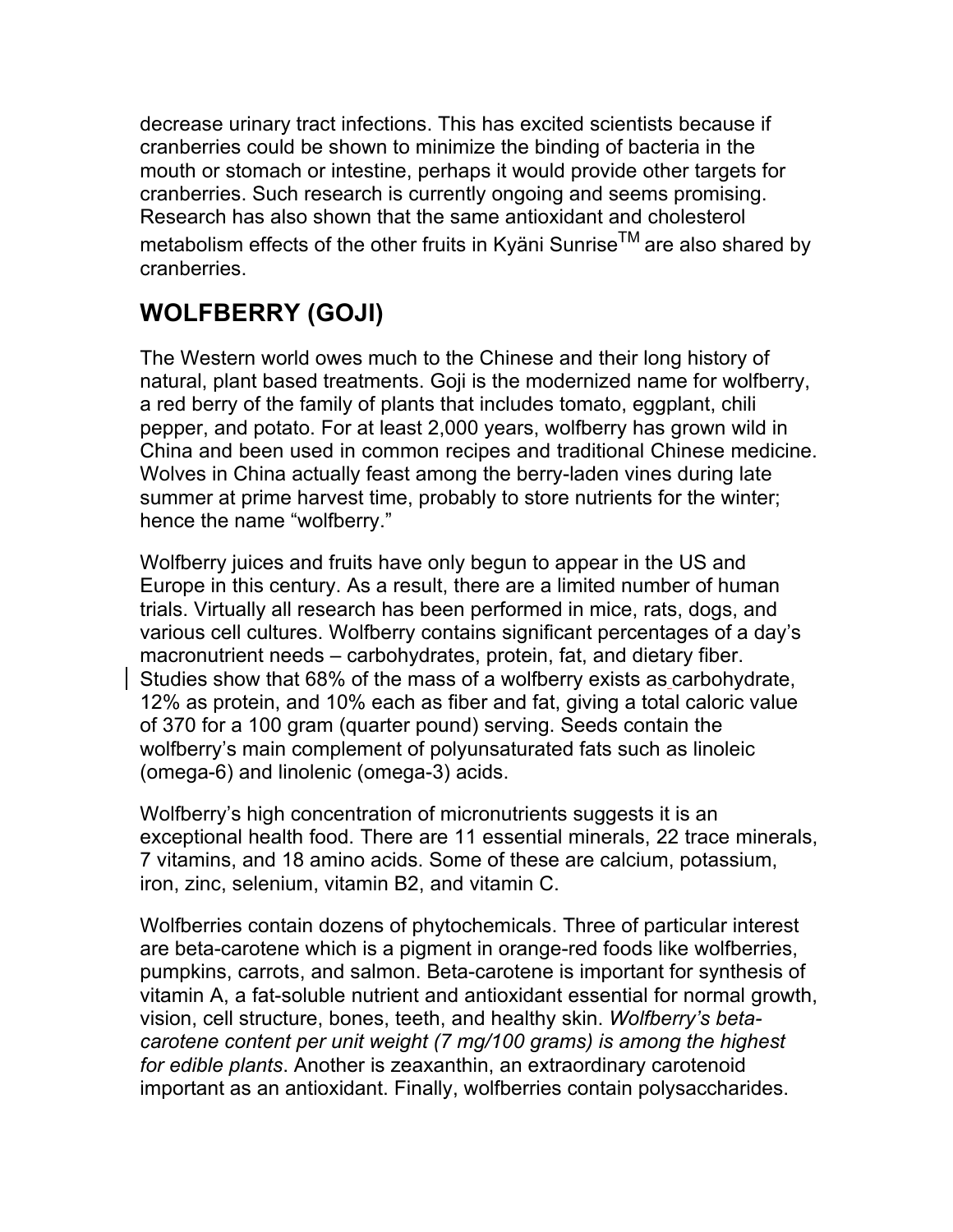These are long-chain sugar molecules characteristic of many herbal medicines like mushrooms and roots. Metabolism in the intestine yields short-chain fatty acids which 1) are valuable for health of the colon epithelial lining, 2) enhance mineral uptake, 3) stabilize blood glucose levels, 4) lower pH, and 5) stimulate immune functions. Polysaccharides also display antioxidant activity.

In preliminary research to date, wolfberries may have potential benefits against cardiovascular and inflammatory diseases, some forms of cancer, diabetes, premature aging, memory deficits, vision degeneration, and lung disorders, among other diseases of oxidative stress.

Although not adequately demonstrated yet in published research, a synergy of antioxidant carotenoids (primarily beta-carotene and zeaxanthin) with polysaccharides may make wolfberries an exceptionally rich antioxidant food source.

Micronutrients and minerals combined with key health phytochemicals like carotenoids and polysaccharides give wolfberries remarkable nutritional qualities making this berry possibly one of the most nutritious plant foods on Earth.

#### **Summary**

Wolfberry is an exceptional health food containing carbohydrates, protein, fat, dietary fiber, omega-3s, omega-6s, and high levels of antioxidants. Wolfberry's beta-carotene content per unit weight is among the highest for edible plants. As a result, this Superfruit may possess many potential benefits against diseases. Maybe the ancient Chinese were right!

# **ALOE VERA**

Aloe vera has been revered as a natural healer for decades. There is some evidence that Aloe vera extracts may be useful in the treatment of wound and burn healing, minor skin infections, sebaceous cysts, diabetes, and elevated blood lipids in humans. These positive effects are thought to be due to the presence of compounds such as polysaccharides, mannans, anthraquinones, and lectins.

Aloe vera contains 75 potentially active constituents: vitamins, enzymes, minerals, sugars, lignin, saponins, salicylic acids, and amino acids. (48-50) It contains vitamins A (beta-carotene), C and E, which are antioxidants. It also contains vitamin B12, folic acid, and choline. Antioxidants neutralize free radicals. It contains eight enzymes: aliiase, alkaline phosphatase,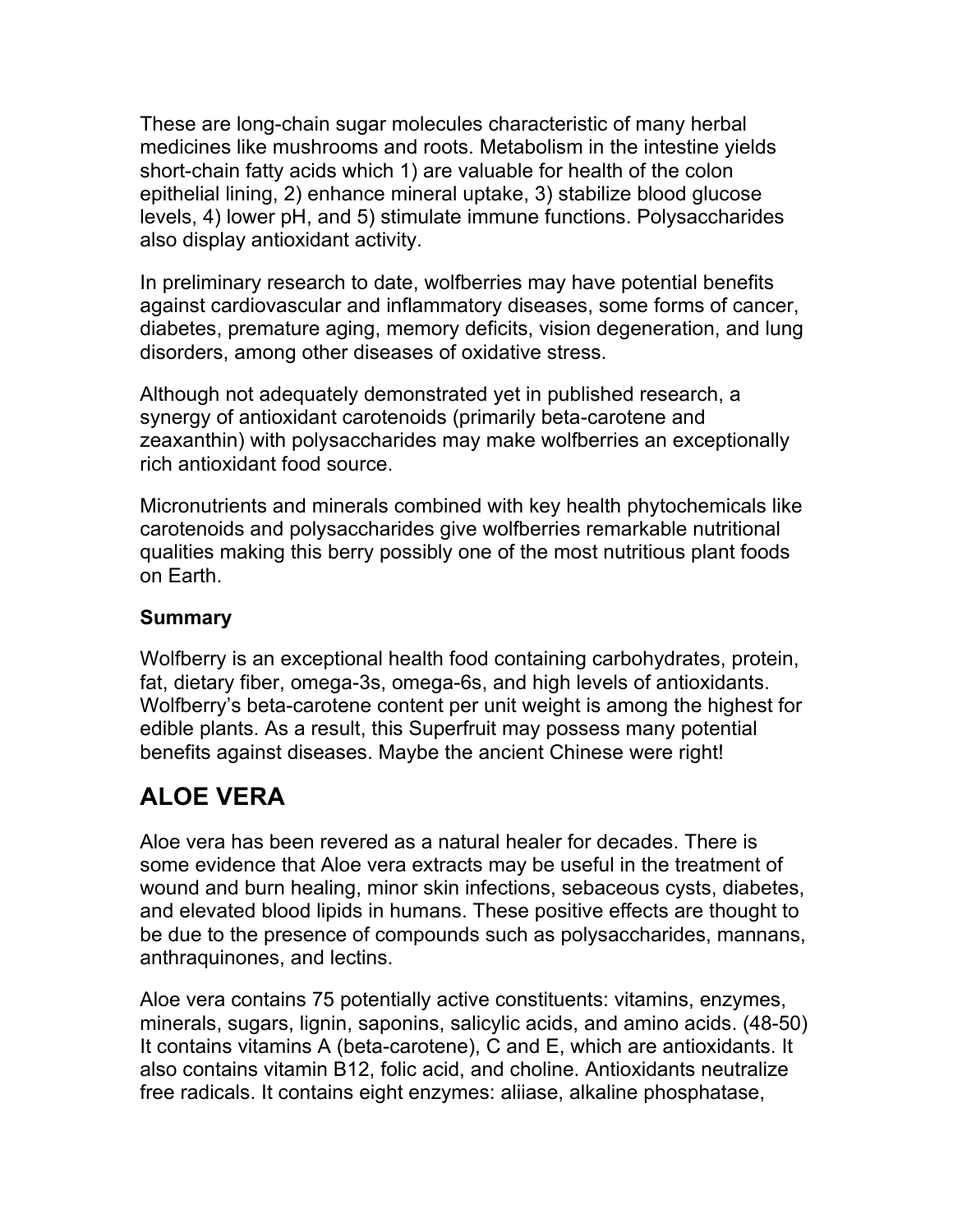amylase, bradykinase, carboxypeptidase, catalase, cellulase, lipase, and peroxidase. Bradykinase helps to reduce excessive inflammation when applied to the skin topically, while others help in the breakdown of sugars and fats. Aloe vera also provides calcium, chromium, copper, selenium, magnesium, manganese, potassium, sodium, and zinc. They are essential minerals for the proper functioning of various enzyme systems in different metabolic pathways and a few are antioxidants.

Aloe vera also provides monosaccharides (glucose and fructose) and polysaccharides:(glucomannans and polymannose). These are derived from the mucilage layer of the plant and are known as mucopolysaccharides. The most prominent monosaccharide is mannose-6-phosphate, and the most common polysaccharides are called glucomannans [beta-(1,4)-acetylated mannan]. Acemannan, a prominent glucomannan, has also been found. Recently, a glycoprotein with antiallergic properties, called alprogen and a novel anti-inflammatory compound, C-glucosyl chromone, has been isolated from Aloe vera gel. (51,52) Aloe vera also provides 12 anthraquinones, which are phenolic compounds traditionally known as laxatives. Aloin and emodin act as analgesic, anti-bacterial, and anti-viral agents.

Additionally, Aloe vera provides four plant steroids: cholesterol, campesterol, β-sisosterol, and lupeol. All these have anti-inflammatory action. Lupeol also possesses anti-septic and analgesic properties. The hormones auxins and gibberellins help in wound healing and have antiinflammatory action. It provides 20 of the 22 human required amino acids and 7 of the 8 essential amino acids. It also contains salicylic acid that possesses anti-inflammatory and anti-bacterial properties.

#### **Healing Properties**

Aloe vera significantly increases collagen synthesis after topical and oral treatment. (53) Furthermore, Aloe vera increases collagen content of the wound as well as changed collagen composition (more type III) and increased degree of collagen cross-linking. Due to this, it accelerated wound contraction and increased the breaking strength of resulting scar tissue. (54) An increased synthesis of hyaluronic acid and dermatan sulfate in the granulation tissue of a healing wound following oral or topical treatment has been reported. (55)

#### **Inflammation**

Aloe vera also inhibits the cyclooxygenase (COX-1, COX-2) pathway and reduces prostaglandin E2 production from arachidonic acid. This would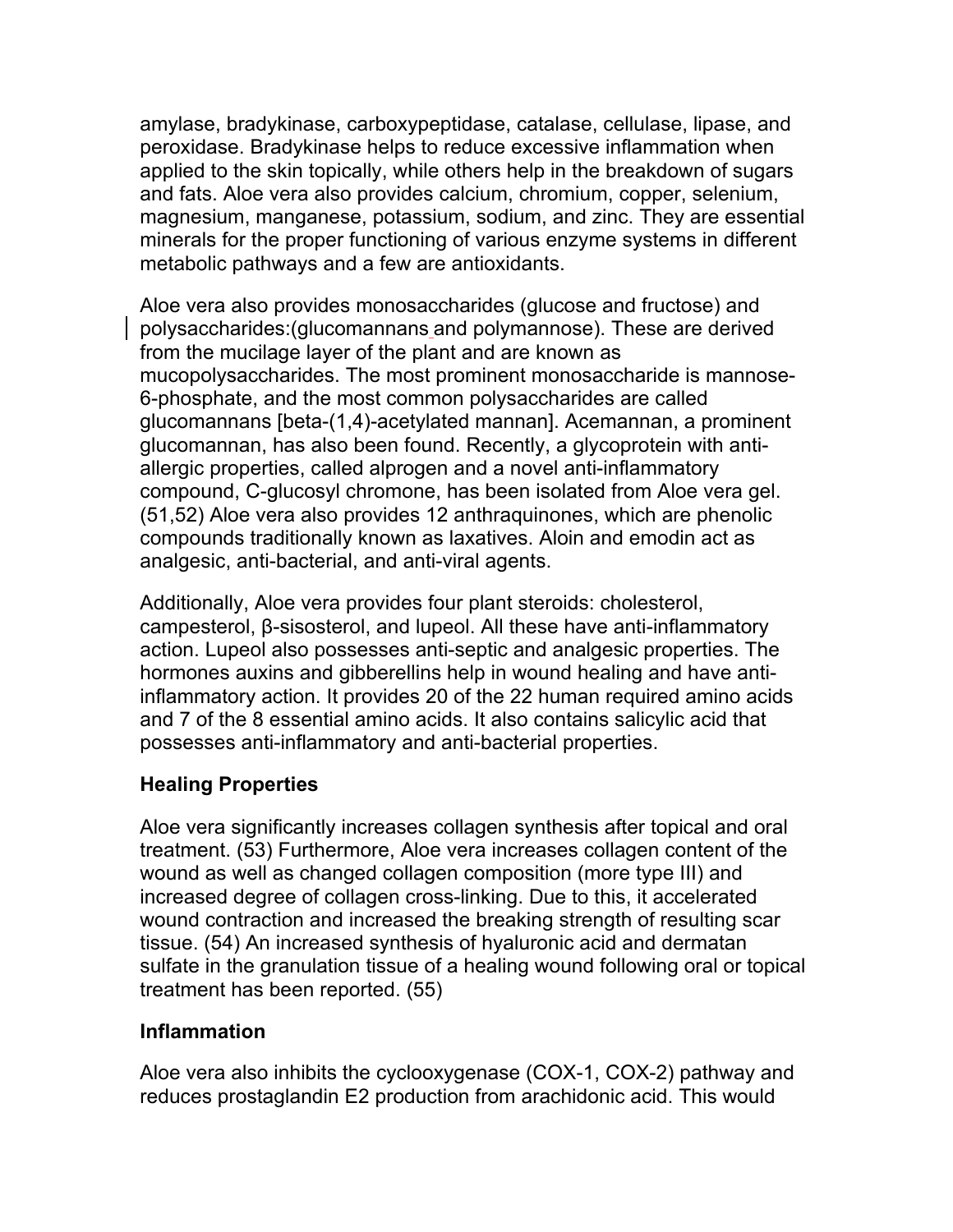provide a second mechanism for its anti-inflammatory action. (52)

#### **Summary**

Aloe vera contains numerous ingredients including vitamins and antioxidants that have been individually recognizes as contributors to maintaining good health. It has been revered for decades in promoting wound healing and skin health. Aloe vera is another Superfood included in Kyäni Sunrise $^{TM}$  to promote health and wellness.

### **MAQUI BERRY JUICE**

Maqui berry may protect the body from toxins and chemicals by neutralizing free radicals and may provide aid to those who wish to lose weight, by flushing away fat from cells within the body. It may also help to improve your immune system and therefore assist the body in fighting off illness or disease for a longer period of time. The antioxidant-rich fruit works to keep cells nourished and protected against free radical damage and may help to slow the aging process. It contains a high level of vitamin C, potassium, iron and calcium and has ten times the amount of polyphenols and 100 times more anthocyanins than wine. It is thought that this will aid in heart health and improve aging. Some believe that because of its natural anti-inflammatory properties, it may reduce joint pain and help those who struggle with arthritis.

# **AMLA BERRY EXTRACT**

Amla berry (Gooseberry) has been used for diabetic patients as it contains chromium which acts as a therapeutic. Its low sugar and high fiber content makes it ideal for diabetic patients. It reduces blood sugar by stimulating the isolated group of cells that secrete the hormone insulin. It also improves the glucose metabolism of diabetics and inhibits the production of glycosylated hemoglobin i.e. hemoglobin molecules bound to glucose, thus keeping the body balanced and healthy.

It is also considered beneficial for heart health as it is rich in antioxidants, iron, anthocyanin, flavonoids and potassium. It likely prevents the blockage of flow of blood to the heart by reducing bad cholesterol. It also prevents ischemic pain by facilitating proper flow of blood to nerves.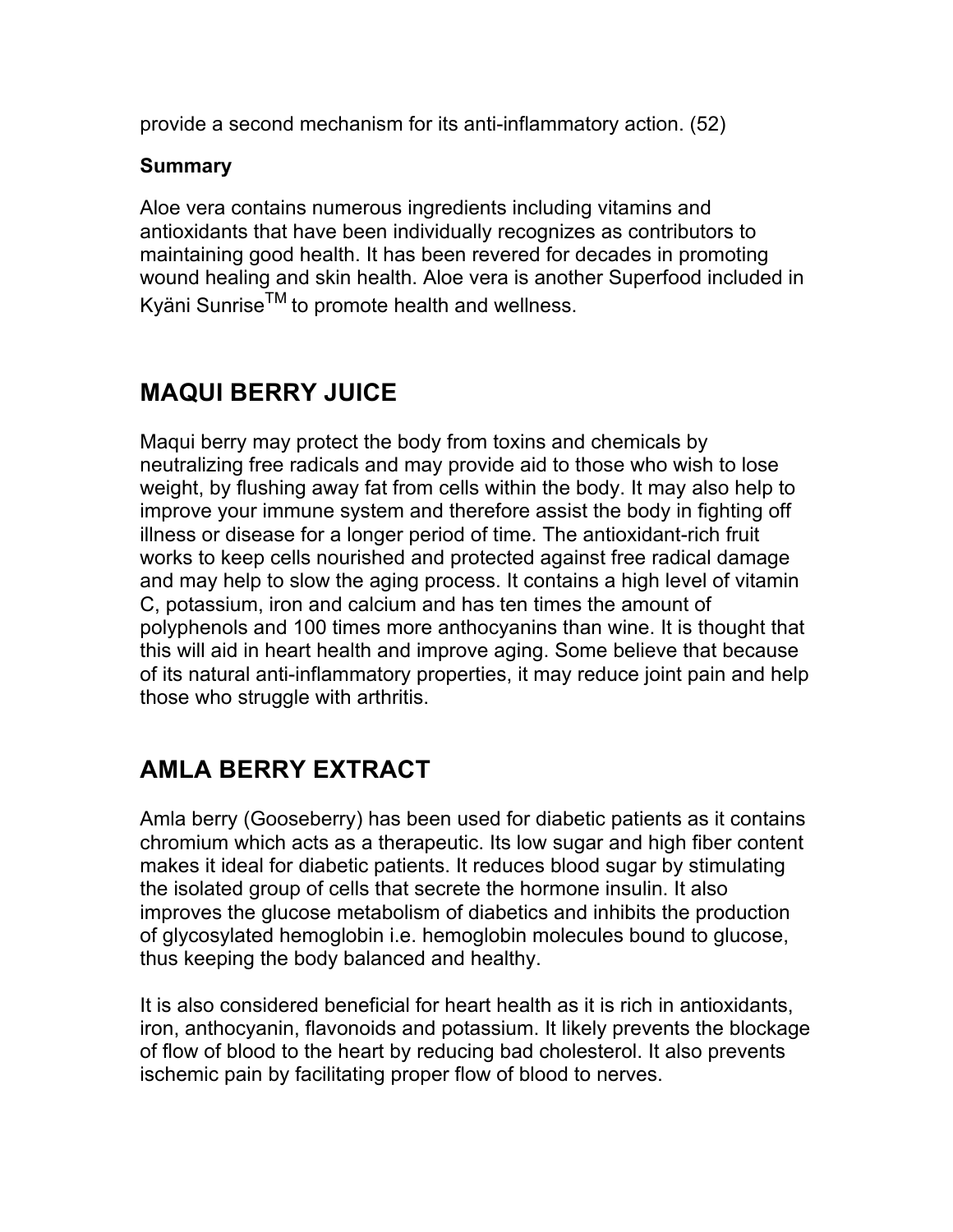The high fiber content acts as a natural laxative in clearing the accumulated matter from the intestinal tract, thereby relieving constipation, lessening the symptoms of irritable bowel syndrome and other gastrointestinal problems.

It is a rich source of vitamins and minerals that are vital for brain health. The high iron content helps red blood cells to provide oxygen to the brain. The high amount of antioxidants found in gooseberry can prevent degeneration of brain tissue caused by free radicals.

Taking gooseberry powder with butter and honey before a meal is effective in improving your appetite as it helps to balance nitrogen levels, thereby increasing your weight in a healthy way.

Gooseberry is rich in antioxidants that restrict the growth of carcinogenic cells by keeping harmful free radicals at bay. Its high Oxidative radiance Activity Capacity (ORAC) prevents cell damage from oxidative stress. Due to these properties, it may be effective in preventing tumor cell growth, possibly providing protection against stomach, skin and liver cancer. The antioxidants can also counterattack the side effects of anti-cancer drugs.

Being rich in iron, gooseberry can prevent anemia by increasing the level of iron in red blood cells.

Indian gooseberry is effective in getting rid of menstrual cramps. For this purpose, you have to start consuming it few weeks before menstruation so that it is already in your system to give beneficial effect.

Gooseberry is beneficial for your eyes as well. Being rich in antioxidants, it protects the eye retina from oxidative stress. It reduces the risk of cataract, nearsightedness and loss of eye vision or macular degeneration. Drinking gooseberry juice with honey is effective in improving vision and may reduce intra-ocular pressure and cataracts (56, 57).

Being a rich source of vitamin C, gooseberry plays an important role in increasing immunity. Due to its antibacterial and astringent qualities, it improves the body's immune response towards common diseases like cold, flu and coughs, and prevents infections (58-60).

Being rich in potassium, gooseberry strengthens the nervous system, thus improving circulation. It also contains bioflavonoids that help maintain the permeability of capillaries to enable the nutrients to pass through the blood vessels more freely.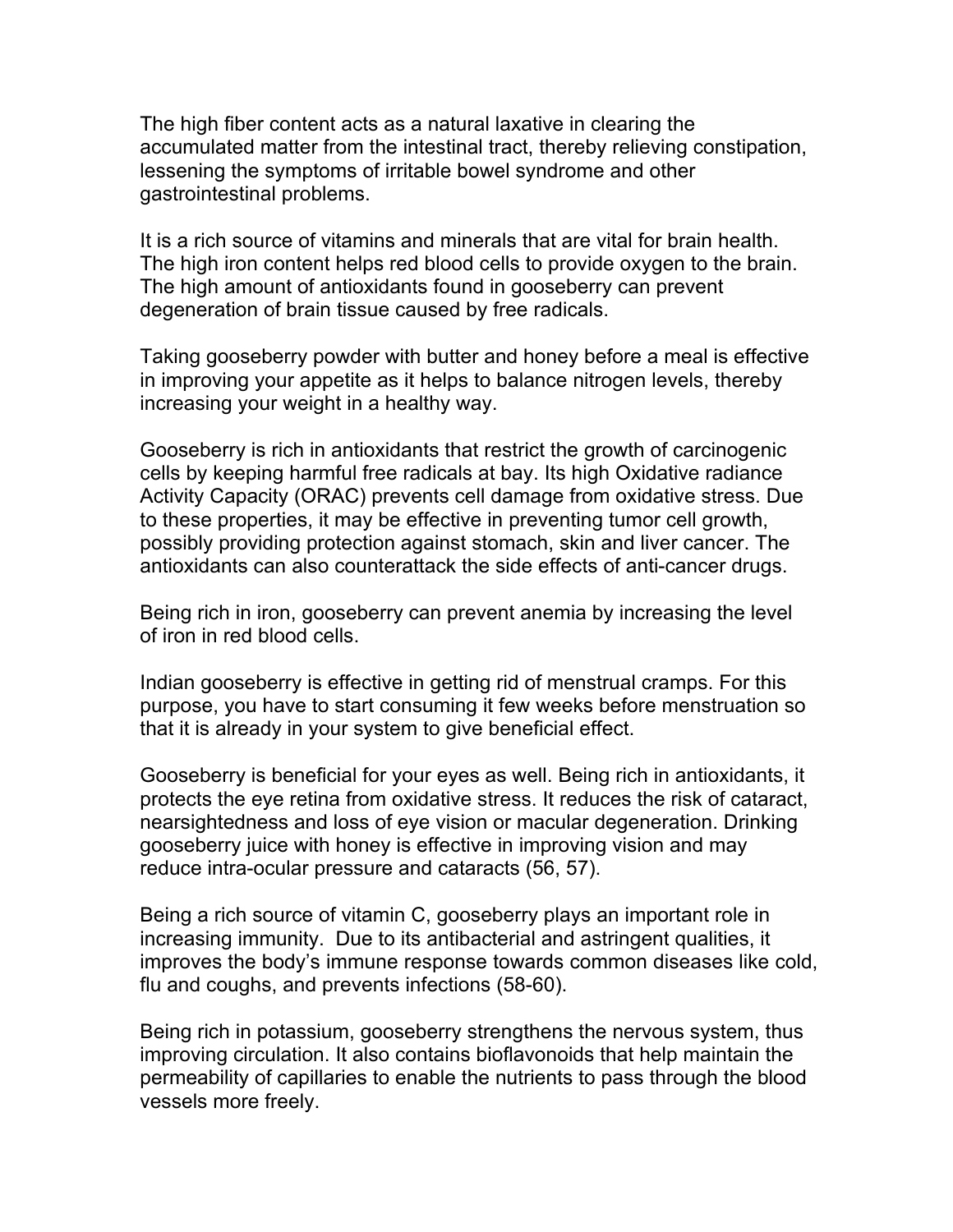Indian gooseberry juice has been found to be effective in lowering the fat content in the body. It increases the metabolism of food. Fat accumulation can generate toxins that slow down the digestion process, thus adversely affecting your health. As stated earlier, gooseberry is a rich source of vitamin C that can flush out toxins from the body. Thus, obese people can consume gooseberry on an empty stomach in the morning to get maximum benefits.

Gooseberry is rich in vitamin C and antioxidants, which are beneficial for your skin as follows:

Ageing is due to damage by free radicals. Gooseberry is rich in vitamin C and antioxidants that play an important role in reviving the skin texture and making it smooth and radiant. Vitamin C removes toxins from the body, thus reducing skin blemishes and pigmentation. Antioxidants prevent free radical damage to the skin, thus preventing the onset of signs of ageing such as fine lines and wrinkles.

Indian gooseberry is used to prepare amla powder that is a great source of vitamin C, amino acids and tannins. Drinking gooseberry juice on a regular basis can brighten your complexion.

We all wish for long lustrous locks and Indian gooseberry can be beneficial in that respect. It acts as a hair tonic by encouraging hair growth and preventing several hair problems.

Regular intake of Indian gooseberry not only helps in combatting excessive hair loss but also stimulates hair growth.

The water in which dried gooseberry pieces are soaked overnight can be used as a last rinse while washing your hair. This acts as a conditioner by nourishing your hair. A mixture of amla powder and olive oil cleanses your scalp naturally.

### **ACAI BERRY EXTRACT**

Research shows that acai berries are extremely high in anthocyanins, an antioxidant linked to lowering blood cholesterol levels. Acai is also rich in natural plant sterols that help prevent cholesterol from being absorbed into the blood stream. Other cardiovascular benefits include preventing blood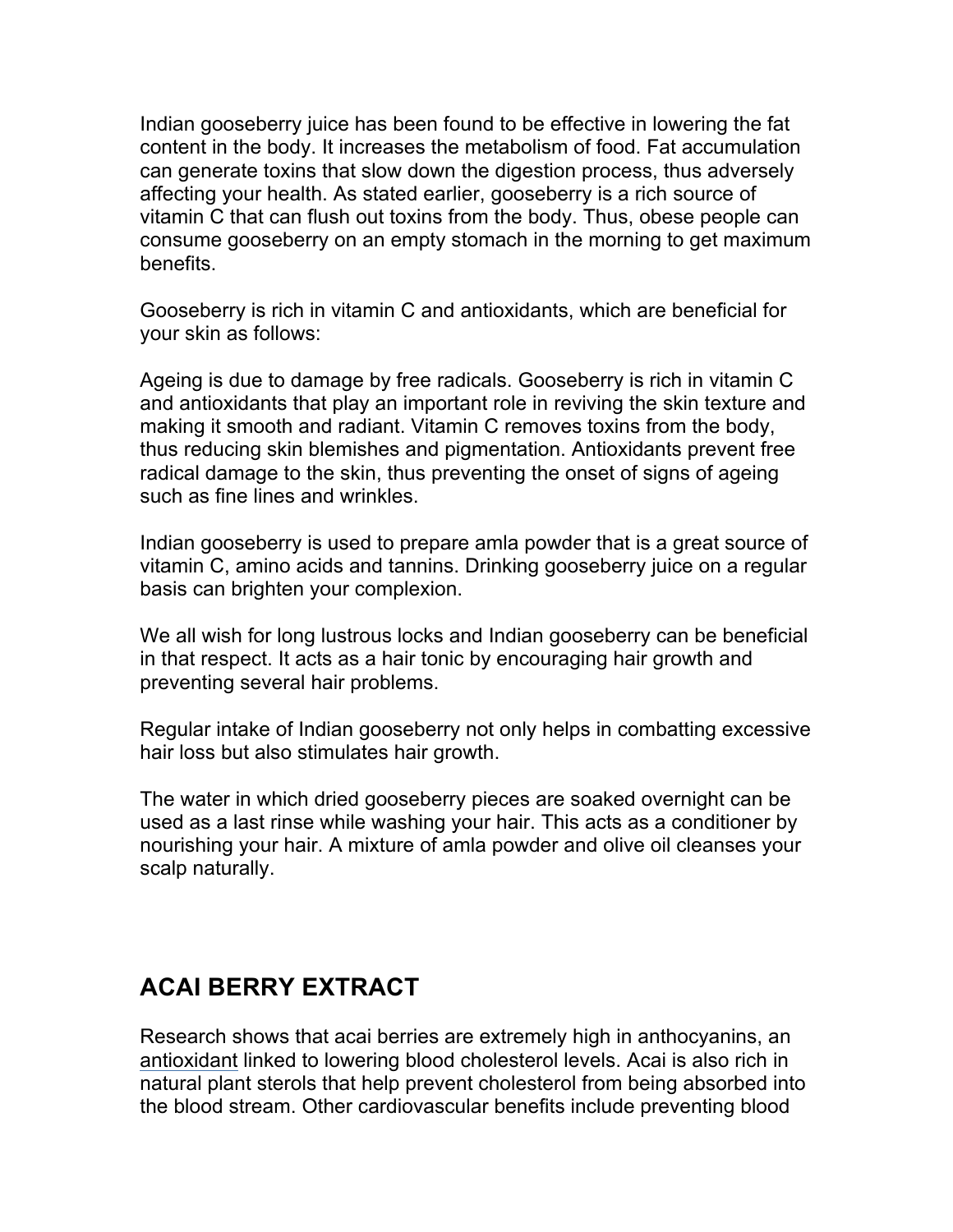clots, relaxing blood vessles, and improving overall blood flow. An improvement in blood circulation can also contribute to a boost in sex drive, particularly in men.(61,62).

According to scientists from the Federal University of Rio de Janeiro, consuming acai extract may be useful in fighting harmful organisms.

Acai may also be beneficial for those seeking to lose weight or maintain a healthy weight. One study from the National Institutes of Aging found that acai berry pulp helped to reduce the negative effects of a high-fat diet in laboratory studies on flies.

Due to its high antioxidant content, many of today's modern skin care products contain natural acai oil instead of harmful chemical based ingredients. When processed and stored for commercial use, acai oil's antioxidant levels remain high compared to other tropical oils. Acai berries can also give your skin a healthier glow when ingested. In places like Brazil, people have consumed acai berries for centuries to treat skin conditions.

The acai berry is a well-known natural source of dietary fiber, which helps normalize and maintain bowel health, lower cholesterol levels, control blood sugar levels, and aids in maintaining a healthy weight.

Acai berries contain properties that may prevent irritation associated with respiratory distress. On a general level, the anthocyanins found in acai play a role in our cellular protection system, helping to keep cells strong against the invasion of free radicals (61-64).

Acai is very high in Vitamin C and ellagic acid, an immune-boosting combination that may help prevent cancer cell growth by preventing the binding of carcinogens to DNA and strengthening connective tissue. Ellagic acid is believed to cause apoptosis (cell death) in cancer cells without damaging healthy cells. In one study, the Journal of Agriculture and Food Chemistry found that acai-sourced polyphenol compounds reduced cancer cell proliferation by 56-86%. While acai is not a cure for cancer, additional research will continue to examine the berry's benefits and potential role in the fight.

The acai berry contains large amounts of potent antioxidants called plant phytochemicals which protect cells against oxidative damage and reduce the risk of developing certain types of cancer.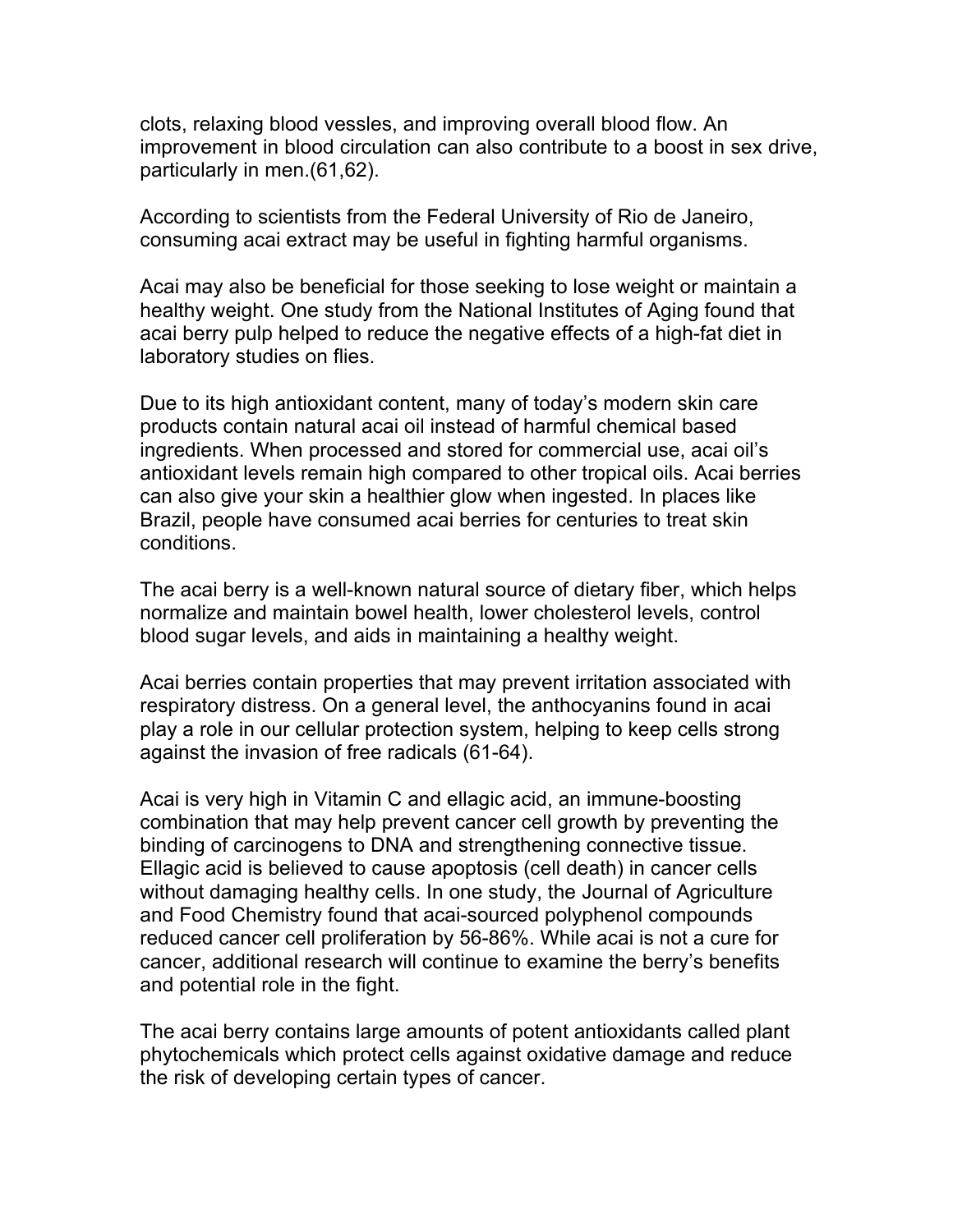Preliminary research shows that acai berry properties may help prevent memory defects in menopausal women.

Considering all of acai's health benefits, consuming acai extract can help improve one's energy and stamina, combat fatigue and exhaustion, and contribute to overall wellbeing.

### **PANAX GINSENG EXTRACT**

Panax ginseng extract (or simply ginseng) is a very popular herb in Asia and Europe. This herb grows extensively in the northern parts of China, Korea, Japan, and Nepal and has been used as a traditional herb for curing ailments such as headaches, stress, and high blood pressure. Ginseng contains vitamin A, D, E, K and B complex minerals like iron and phosphorous that is needed for fetal development. It can be given to young children to develop immunity as well as aid in proper growth.

Panax ginseng extract helps in proper functioning of the nervous system. This extract is a kind of a stimulant which when consumed instantly revives all the neurons thereby relieving stress and tiredness. As a remedy for fatigue, the effect of ginseng is instantaneous and very productive. Ginseng is also an excellent remedy for headache as it activates the neurons. In cases of persistent headaches, people can simply opt for this natural herb extract instead of using drugs that may have adverse side effects.

Regular intake of ginseng extract helps in improving the blood supply to the brain and heart muscles. It also helps the bone marrow (where RBC's are produced) to produce healthier cells.

Researchers have concluded that ginseng extract is very good in treating and curing type II diabetes mellitus by eliminating excess of fat present in the adipose tissue and other internal organs. This also improves the secretion of insulin, a necessary hormone to control diabetes (65).

Another very important benefit one can achieve by the consumption of ginseng is that they can increase their sexual libido. Regular intake can help people with sex related problems and studies have concluded that ginseng stimulates the secretion of the sex hormones and aids longevity during an intercourse. This is also a very good herb to improve arousal, even in women (66).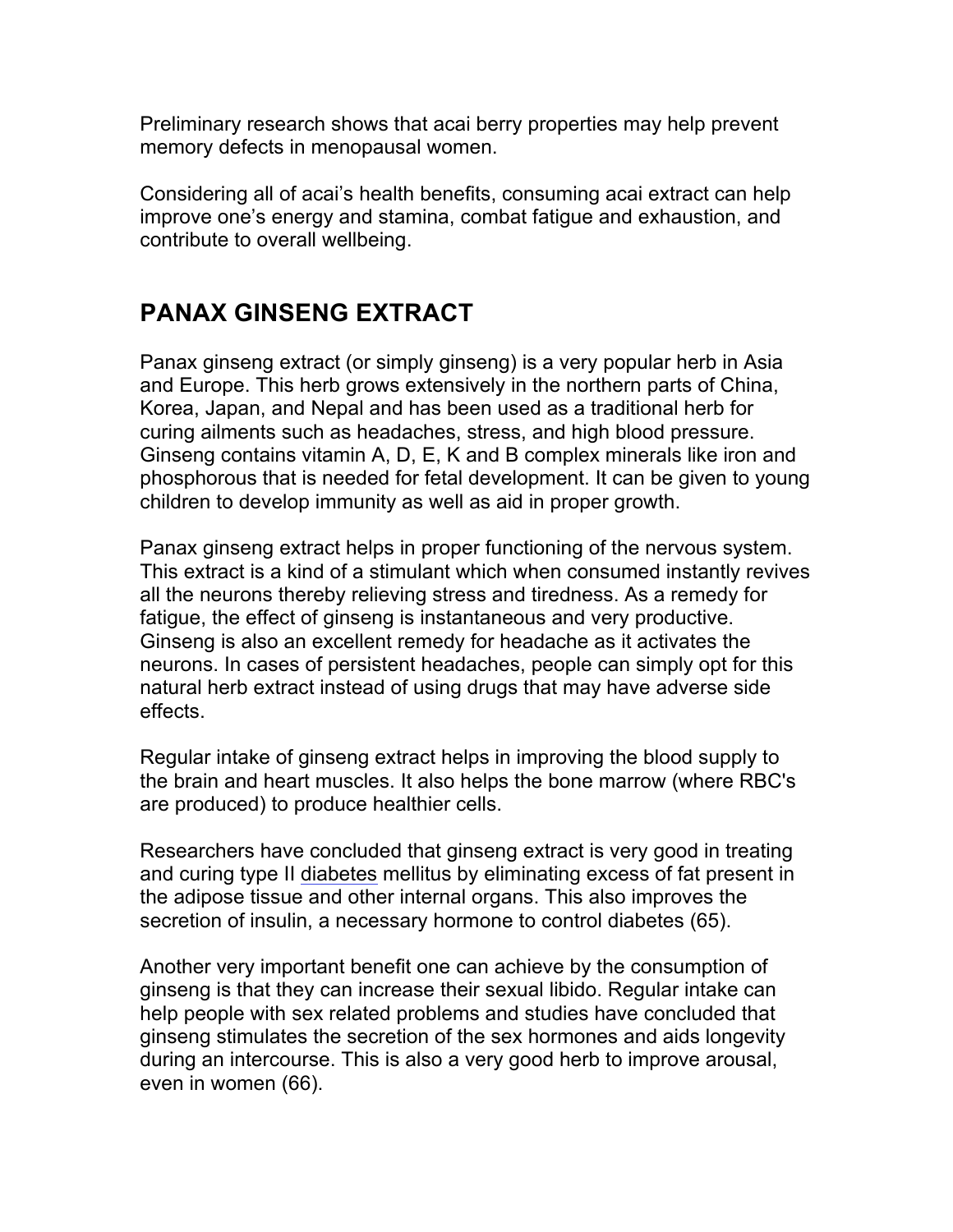Ginseng is a very good remedy for controlling the onset of cancerous cells. Scientists have accepted that ginseng extracts contain certain compounds (Falcarinol) that completely inhibit cancer forming cells, especially breast cancer and gastric cancer; Panax ginseng extract is also a very good antibacterial, anti-fungal and anti-viral agent (67). Panax ginseng is very good in eliminating parasites and worms in the intestines of children thereby assisting their proper growth.

Overall Panax ginseng extract is hugely beneficial supplement and comes highly recommended from medical practitioners all over the world.

### **KALE POWDER**

Kale is a low-calorie, high-fiber, and zero-fat superfood. With its high-fiber content, Kale aids in digestion and is packed with nutrients, vitamins, folate, magnesium, and more.

Kale is high in iron, a mineral that is essential for the formation of hemoglobin and enzymes which are essential for cell growth, proper liver function, and transporting oxygen to various parts of the body.

Kale is a source of Vitamin K which, according to a study in the *American Journal of Clinical Nutrition*, can reduce the risk of developing or dying from cancer. Vitamin K is also beneficial for normal bone health and blood clot prevention. Increased levels of vitamin K can also help people suffering from Alzheimer's disease.

Kale is bursting with powerful carotenoid and flavonoids which are the specific antioxidants associated with anti-cancer benefits.

Because of its Omega-3 fatty acid content, Kale is considered a great antiinflammatory food. Omega-3s help fight arthritis, asthma, and autoimmune disorders. Kale can also help lower cholesterol levels.

Kale is high in Vitamin A which is great for vision, healthy skin, and helping to prevent lung and oral cavity cancers. Kale also contains Vitamin C which is beneficial in preventing bone loss, inhibiting osteoporosis and maintaining a healthy metabolism. Vitamin C is also helpful in maintaining cartilage and joint flexibility.

Kale is a great source of fiber and sulfur which have detoxification benefits and help to maintain a healthy liver.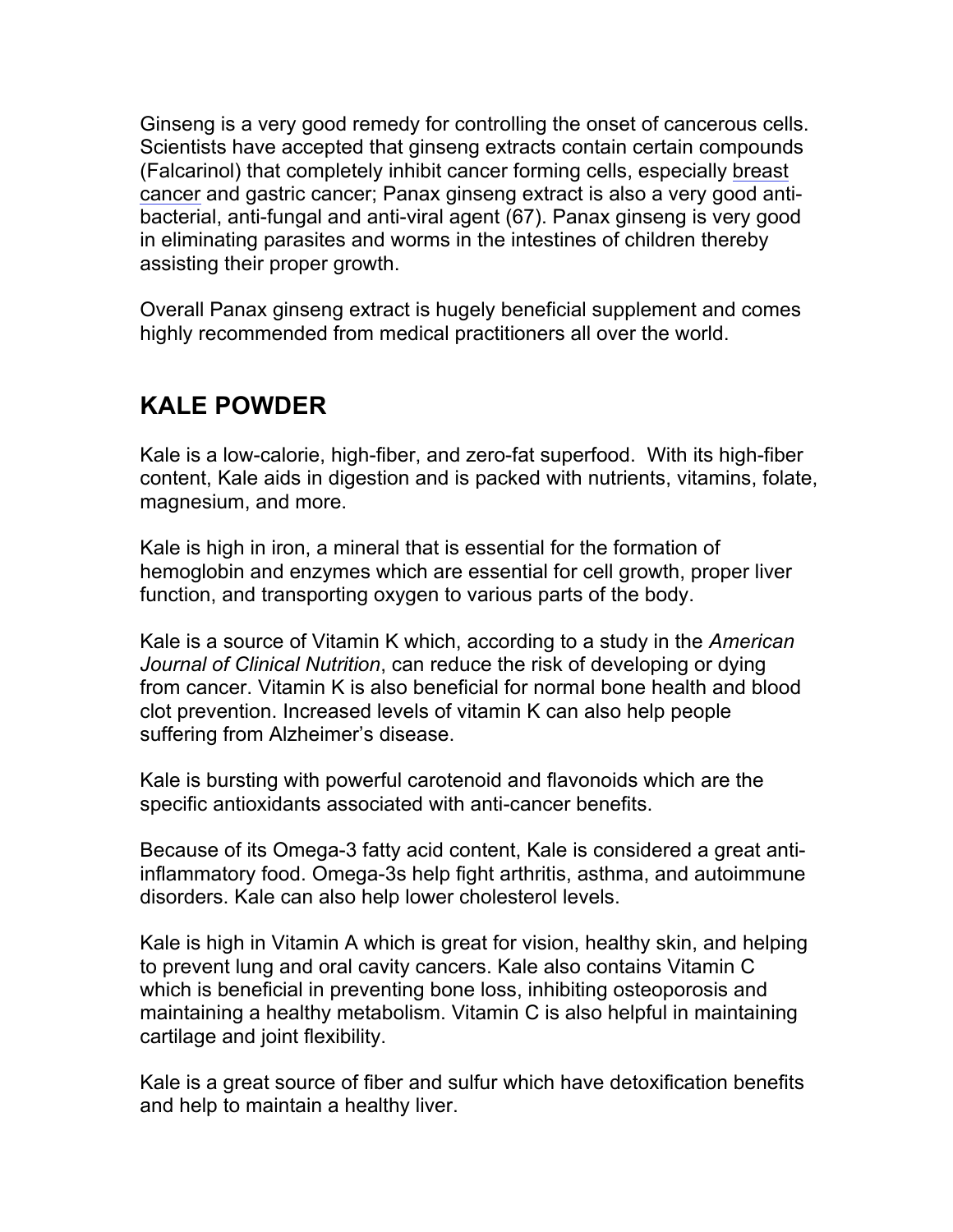### **BROCCOLI POWDER**

Broccoli has more vitamin C than an orange and as much calcium as a glass of milk. One medium spear has three times more fiber than a slice of wheat bran bread. Broccoli is also one of the richest sources of betacarotene in vegetables.

Broccoli has a strong, positive impact on our body's detoxification system, and researchers have recently identified key reasons for this detox benefit. Glucoraphanin, gluconasturtiian, and glucobrassicin are 3 glucosinolate phytonutrients found in a special combination in broccoli. This dynamic trio is able to support all steps in body's detox process, including activation, neutralization, and elimination of unwanted contaminants. Isothiocyanates (ITCs) are the detox-regulating molecules made from broccoli's glucosinolates, and they help control the detox process at a genetic level.

Broccoli may help us solve our vitamin D deficiency epidemic. When large supplemental doses of vitamin D are needed to offset deficiency, ample supplies of vitamin K and vitamin A help keep our vitamin D metabolism in balance. Broccoli has an unusually strong combination of both vitamin A (in the form of beta-carotene) and vitamin K. For people faced with the need to rebuild vitamin D stores through vitamin D supplements, broccoli may be an ideal food to include in the diet.

Broccoli is a particularly rich source of a flavonoid called kaempferol. Recent research has shown the ability of kaempferol to lessen the impact of allergy-related substances on our body. This kaempferol connection helps to explain the unique anti-inflammatory benefits of broccoli, and it should also open the door to future research on the benefits of broccoli for a hypoallergenic diet. Broccoli provides high levels of vitamin C, which aids iron absorption in the body, combats the development of cataracts, as well as easing the symptoms of the common cold.

The folate (also known as vitamin B9 and natural folic acid) in broccoli helps women sustain normal tissue growth and is often used as a supplement when taking birth control pills and during pregnancies.

The potassium in broccoli aids those battling high blood pressure, while a large amount of calcium helps combat osteoporosis. The vegetable is also fiber-rich, which enhances the gastrointestinal (GI) tract, as well as supporting healthy cholesterol levels.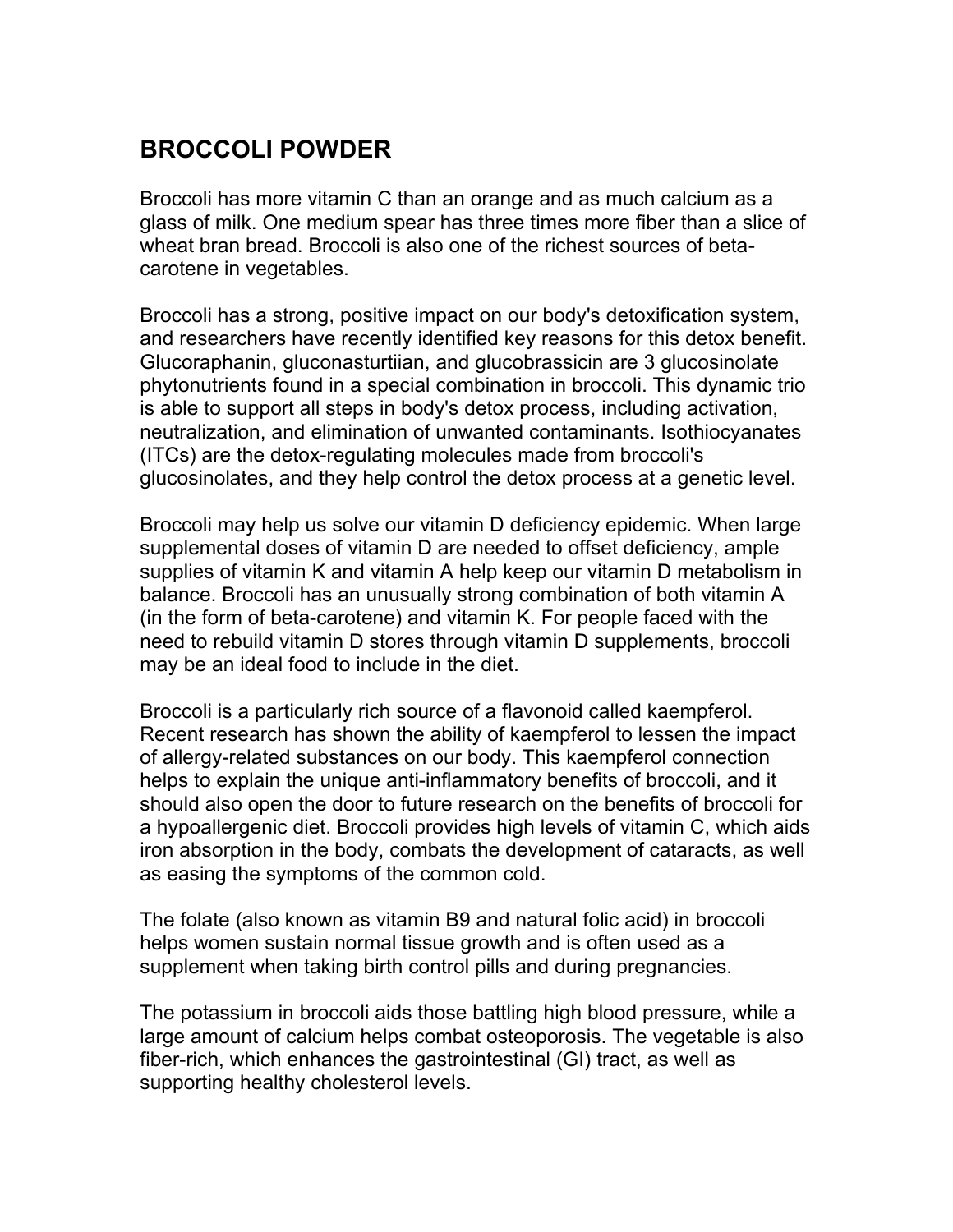In recent years, broccoli has made the headlines regarding three components found in the vegetable. For instance, indole-3-carbinol has captured the attention of those looking to prevent hormone-related cancers, such as breast and prostate cancer. I3C promotes "good" hormones, while working against destructive ones. The sulforaphane in broccoli also helps to increase the level of enzymes that block cancer, while the beta-carotene in broccoli transforms into vitamin A within the body, providing an effective antioxidant that destroys free radicals (responsible for weakening the defense of cells) (68).

### **ASHWAGANDHA EXTRACT**

Ashwagandha is known to inhibit anxiety and improve energy. In certain cases, Ashwagandha may also promote healthy fertility. Ashwagandha acts as a mild sedative, and as indicated by its botanical name *somnifera*, it promotes restful, deep sleep. Ayurvedic medicine has used ashwagandha as a general tonic for centuries and this herb may be just the thing for today's stressed and burned-out populace. One of the chemically active ingredients found in the leaves of Ashwagandha is withanolides. These phytochemicals appear to have a steroid like effect, meaning that they indirectly increase activity of steroidal hormones like testosterone and progesterone. Because of testosterone's effect on sex drive, this could be what is behind ashwagandha's purported aphrodisiac effects (69).

Ashwagandha is a source of withanolide structures. Withanolide D has shown to exhibit antibiotic and antitumor properties. For those undergoing chemotherapy, ashwagandha may be a beneficial adjunct treatment for fatigue and other chemotherapy side affects.

Ashwagandha has a relaxing effect on blood vessels, promoting circulation. This anti-inflammatory property can be beneficial for rheumatic and autoimmune conditions such as rheumatoid arthritis and lupus. For controlling inflammation, studies have shown that naturally occurring steroids in ashwaganda are more potent than the synthetic steroid hydrocortisone. Ashwagandha is commonly used to treat low back pain and sciatica.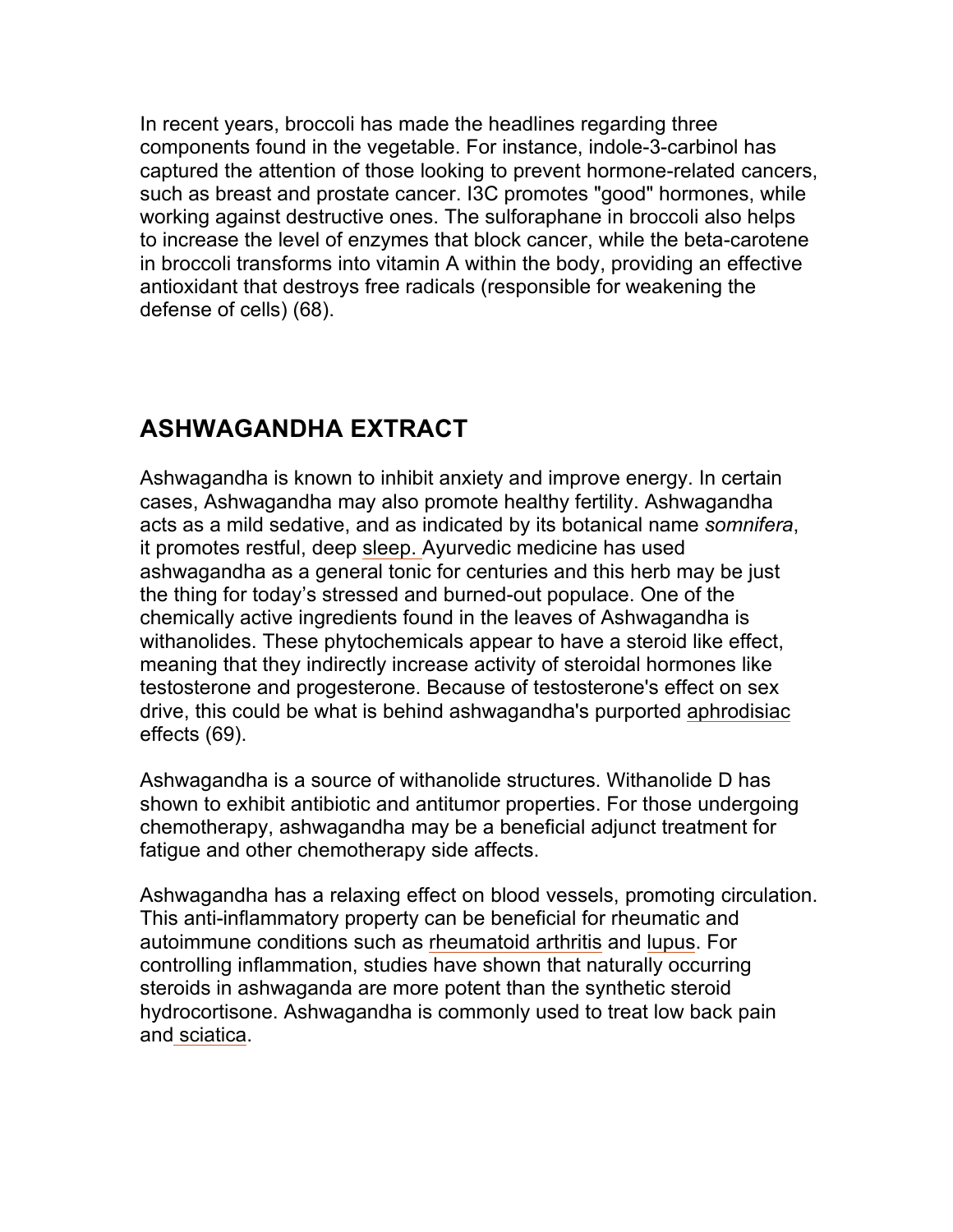### **SPINACH POWDER**

Spinach leaves offer a host of nutritional and medicinal properties that help to bolster the immune system, increase energy, and provide essential vitamins and minerals. Spinach is a good source of Lutein, Protein, Iron, Fiber, Vitamin C, Vitamin A, Vitamin C, Vitamin K, Sodium, Folic Acid, Manganese, Calcium, Phosphorus, Sodium, Beta-carotene, Potassium, Thiamine, Riboflavin, Carotenoids, Niacin, Chlorophyll, Antioxidants, Phytochemicals and Lipoic acid.

Many of these elements (Vitamins A and C, fiber, folic acid, magnesium) have shown promising effects against certain types of cancer, including lung, colon, and breast cancers. Folate also helps to lower the amount of an artery-damaging protein called homocysteine in the blood, helping to protect against heart disease. Flavonoids in spinach help protect against age related memory loss.

Age related macular degeneration is the leading cause of preventable blindness in the elderly. Spinach's secret weapon, lutein, makes it one of the best foods in the world to combat cataracts. Spinach is truly a remarkable food and should not be overlooked (76-90).

#### **Possible benefits of Spinach Powder**

Supporting the cardiovascular system Balancing blood sugar levels Combating asthma & allergies Supporting healthy circulation Aiding lung function Promoting joint health Improving skin Cleansing the liver Combating inflammation throughout the body Supporting good digestion Combating anemia Supporting a healthy heart Detoxifying & cleansing the colon Nourishing the brain & combating age-related cognitive problems Improving eye health & combating age related macular degeneration

### **MANGOSTEEN PUREE CONCENTRATE**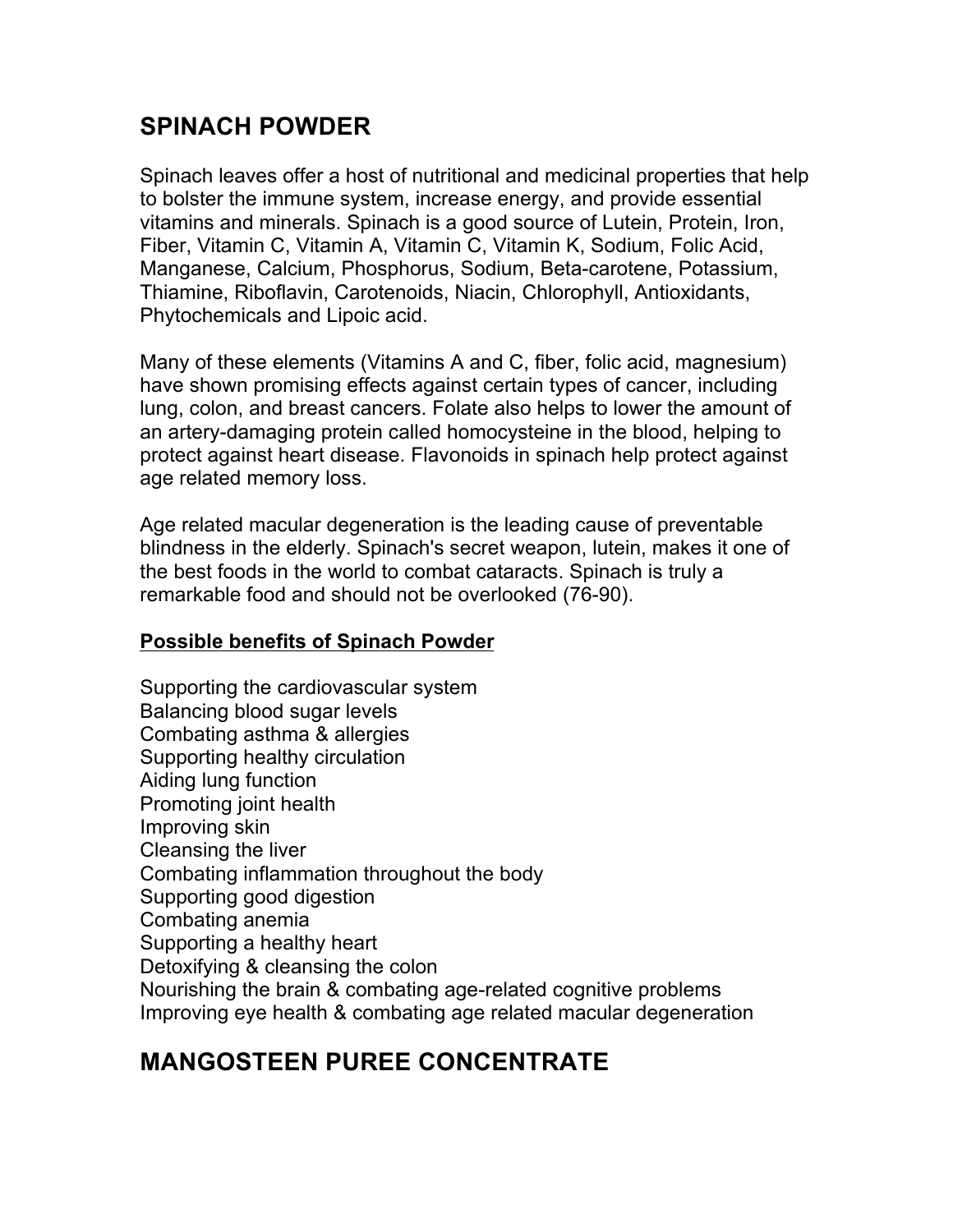To date, very little research has been conducted to explore the effects of mangosteen fruit on human health. However, scientists have thus far been able to show that mangosteen extract may exhibit antioxidant, antiinflammatory, antibacterial, antiviral and anti-tumor properties.

Mangosteen may be useful in helping to shield the brain from the toxic effects of amyloid beta (a substance associated with Alzheimer's disease that forms the brain). Some evidence also suggests that mangosteen extract may be helpful in the treatment of acne.

Additional research has shown that mangosteen may help to boost the immune system. Subjects who were given mangosteen appeared to have reduced levels of C-reactive protein (a marker of inflammation) and experienced a significantly greater improvement in immune response compared to the placebo group.

#### **Cancer**

Some claim that mangosteen helps to fight cancer. However, there is no evidence to support the use of mangosteen in cancer treatment or prevention. In fact, a 2006 report from the *Journal of the Society for Integrative Oncology* warns that cancer patients should use caution before consuming mangosteen as it can potentially interact with cancer treatments and affect blood sugar levels.

#### **Uses for Mangosteen**

For generations, mangosteen rind has been used throughout Southeast Asia for medicinal purposes. Legend suggests that mangosteen rind was used to make a tea for conditions like diarrhea, bladder infections and gonorrhea. Mangosteen rind was used to create an ointment that was applied to skin rashes. (91-96).

Proponents claim that mangosteen is useful for the following health issues:

allergies anxiety cancer cataracts chronic pain depression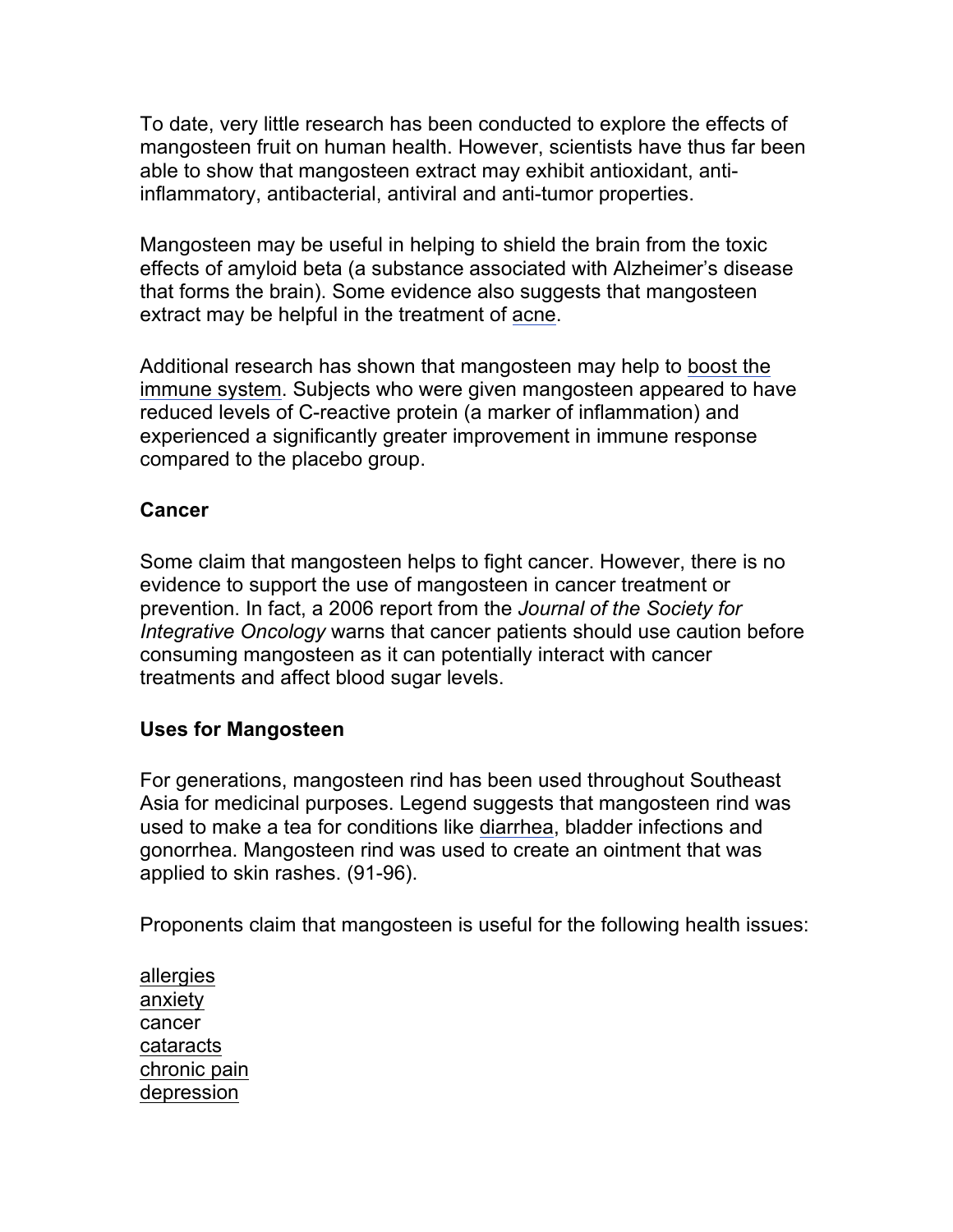high blood pressure high cholesterol inflammation irritable bowel syndrome migraines Parkinson's disease

Some nutritionists suggest that mangosteen may slow the aging process, aid in Alzheimer's prevention, increase energy, preserve eye health, stimulate the immune system, improve bone health and protect against heart disease but xanthones in mangosteen may interact with bloodthinning medication (such as warfarin) and possibly lead to bleeding. However, at the doses in Kyäni Sunrise™ this is unlikely to occur.

Others suggest that higher doses of xanthones may depress the central nervous system in animals and cause sedation. However, the doses in Sunrise™ are too low to elicit this effect.

### **ARONIA JUICE CONCENTRATE**

Aronia berries are extremely high in antioxidants having one of the highest anthocyanin concentrations (pigments), and are very high in proanthocyanidins (tannins), in addition to other polyphenols. Aronia berries and the juice have been used in scientific research. An initial review of the available clinical data suggests that regular aronia juice consumption may:

Reduce blood pressure

Reduce oxidized LDL cholesterol levels

Reduce inflammation

Reduce the chance of a heart attack

Reduce recovery time following a heart attack

Reduce weight gain

Reduce eye inflammation

Reduce muscle recovery time after workouts

Regulate Blood sugar

And reduce the chance of developing cancer

Pear Juice concentrate

Pears contain vitamins A, B1, B2, C, E, folate and niacin and are also rich in copper, phosphorus and potassium, with lesser amounts of calcium, chlorine, iron, magnesium, sodium and sulfur.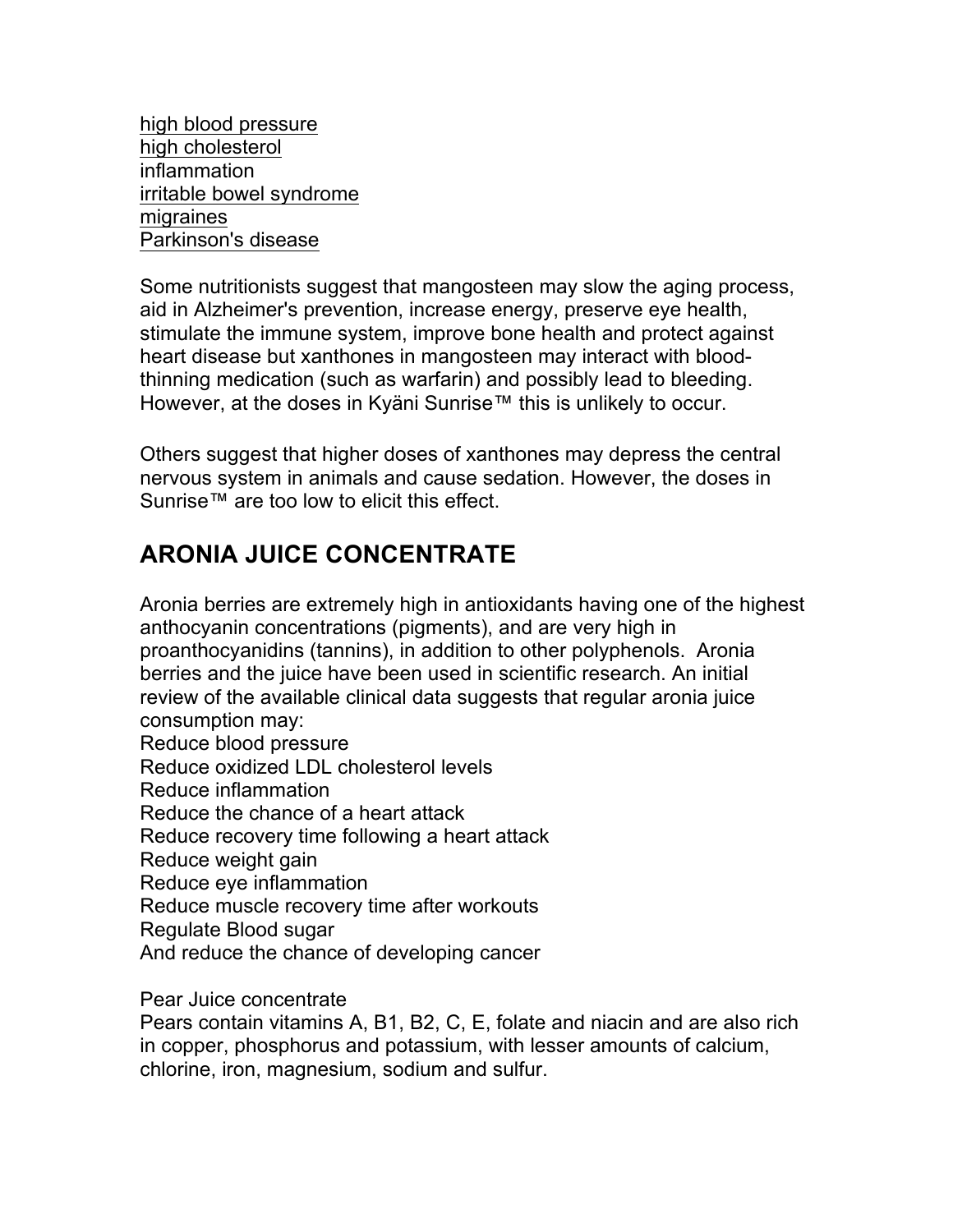Pears (and pear juice) are thought to be hypoallergenic. Pears have antioxidant and anti-carcinogen glutathione that help prevent high blood pressure and stroke. The high vitamin C and copper content act as good antioxidants that protect cells from damages by free radicals. The high content of pectin in pears makes it very useful in helping to lower cholesterol levels pectin is diuretic and has a mild laxative effect and regulate bowel movements.

Pear juice can be a natural source of energy due largely to its high amounts of fructose and glucose. Pear juice can help to bring a fever down quickly. Pear juice has an anti-inflammatory effect and helps relieve sufferers of pain in various inflammatory conditions.

Pears contain boron that helps the body to retain calcium, thus preventing or retarding osteoporosis. The high content of folate prevents neural tube defects in infants. Consuming pear juice may to help clear phlegm and it helps prevent throat problems.

### **WHITE GRAPE JUICE CONCENTRATE**

Is an excellent source of vitamin C that is good for your immune system, but it may also provide benefits for your heart. A study published in 2012 in the European Journal of Applied Physiology indicates a connection between vitamin C and the prevention of narrowed blood vessels and impaired heart function in some situations (103-104)

It also provides some of the iron you need each day. Iron in red blood cells is needed for getting oxygen and nitric oxide to all your cells and tissues - this has a great impact on your energy level. Not getting enough iron or losing blood due to blood donation, menstruation or an accident can leave you with an iron deficiency. White grape juice can help boost your consumption of iron.

# **CONCLUSION**

Kyäni Sunrise™ is a liquid dietary supplement containing numerous fruit and vegetable based Superfoods. There is substantial scientific and medical evidence supporting the use of these Superfoods in achieving optimal health and wellness. For more information about Kyäni Sunrise and other Kyäni products, please visit www.kyaniscience.com.

Sunrise\_Science\_White\_Paper-07.14-EN-ALL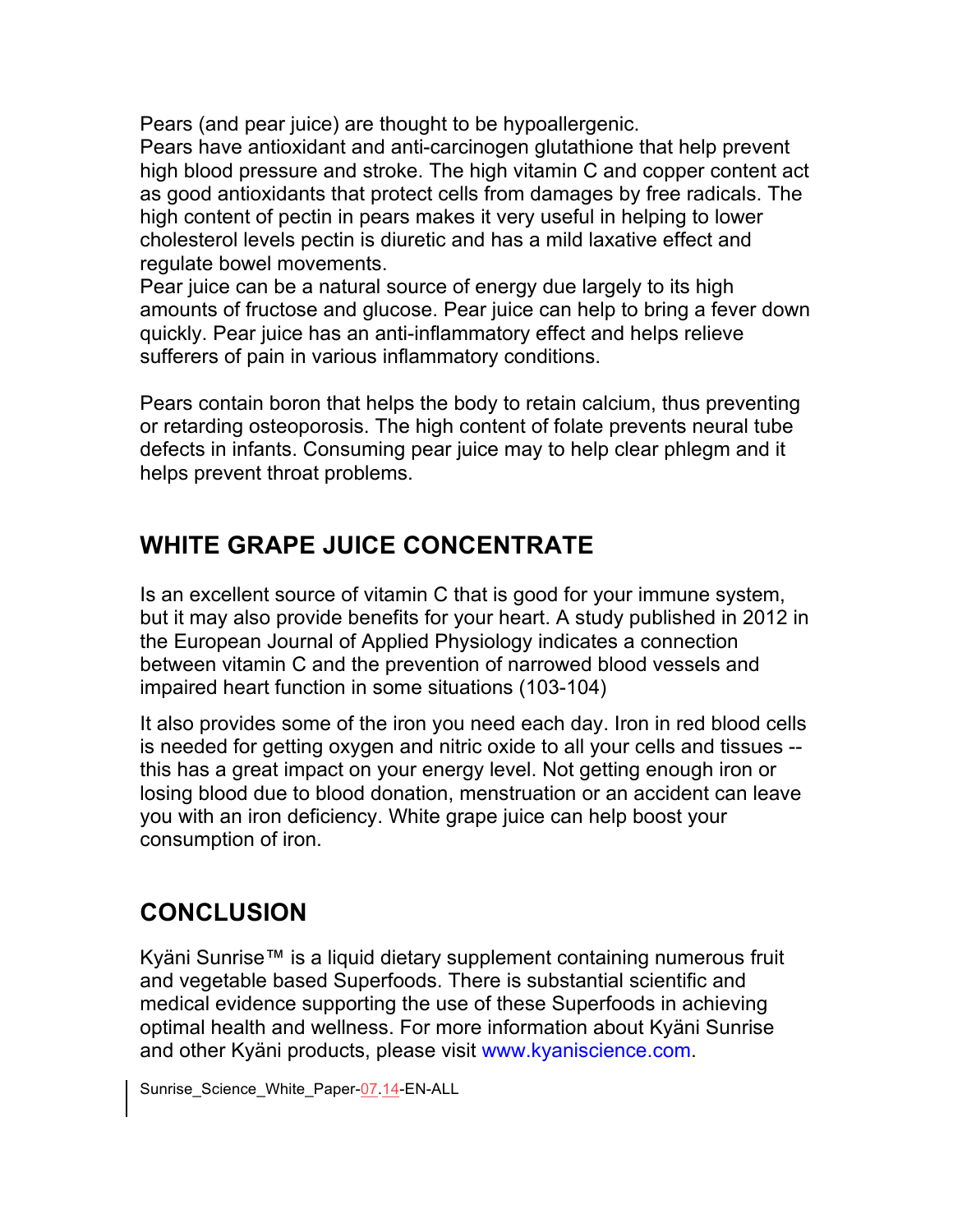### **References**

1 http://www.uaf.edu/files/ces/publications-db/catalog/hec/FNH-00111.pdf

2. Kalt W, Ryan DA, Duy JC, Prior RL, Ehlenfeldt MK, Vander Kloet SP. Interspecific variation in anthocyanins, phenolics, and antioxidant capacity among genotypes of highbush and lowbush blueberries (Vaccinium section cyanococcus spp.). *Journal of Agricultural and Food Chemistry* 2001; 49: 4761-4767.

3. Prior RL, Gu L, Wu X, Jacob RA, Sotoudeh G, Kader AA, Cook RA. Plasma antioxidant capacity changes following a meal as a measure of the ability of a food to alter in vivo antioxidant status. *Journal of the American College of Nutrition 2007; 26: 170-181.*

4. Basu A, Du M, Leyva MJ, Sanchez K, Betts NM, Wu M, Aston CE, Lyons TJ. Blueberries Decrease Cardiovascular Risk Factors in Obese Men and Women with Metabolic Syndrome. *The Journal of Nutrition* 2010; 140: 1582-1587.

5. Stull AJ, Cash KC, Johnson WD, Champagne CM, Cefalu WT. Bioactives in blueberries improve insulin sensitivity in obese, insulinresistant men and women. *J Nutr.* 2010; 140: 1764-1768.

6. Abidov M, Jimenez Del Rio M, Ramazanov A, Kalyuzhin O, Chkhikvishvili I. Efficiency of pharmacologically-active antioxidant phytomedicine Radical Fruits in treatment hypercholesteremia at men. Georgian Med News. 2006; 140: 78-83.

7. Abidov M, Ramazanov A, Jimenez Del Rio M, Chkhikvishvili I. Effect of Blueberin on fasting glucose, C-reactive protein and plasma aminotransferases, in female volunteers with diabetes type 2: double-blind, placebo controlled clinical study. *Georgian Med News*. 2006; 141: 66-72.

8. Kay CD, Holub BJ. The effect of wild blueberry (Vaccinium angustifolium) consumption on postprandial serum antioxidant status in human subjects. B*r J Nutr.* 2002; 88: 389-398.

9. McAnulty SR, McAnulty LS, Morrow JD, Khardouni D, Shooter L, Monk J, Gross S, Brown V. Effect of daily fruit ingestion on angiotensin converting enzyme activity, blood pressure, and oxidative stress in chronic smokers. *Free Radic Res.* 2005; 39: 1241-1248.

10. Krikorian R, Shidler MD, Nash TA, Kalt W, Vinqvist-Tymchuk MR, Shukitt-Hale B, Joseph JA. Blueberry supplementation improves memory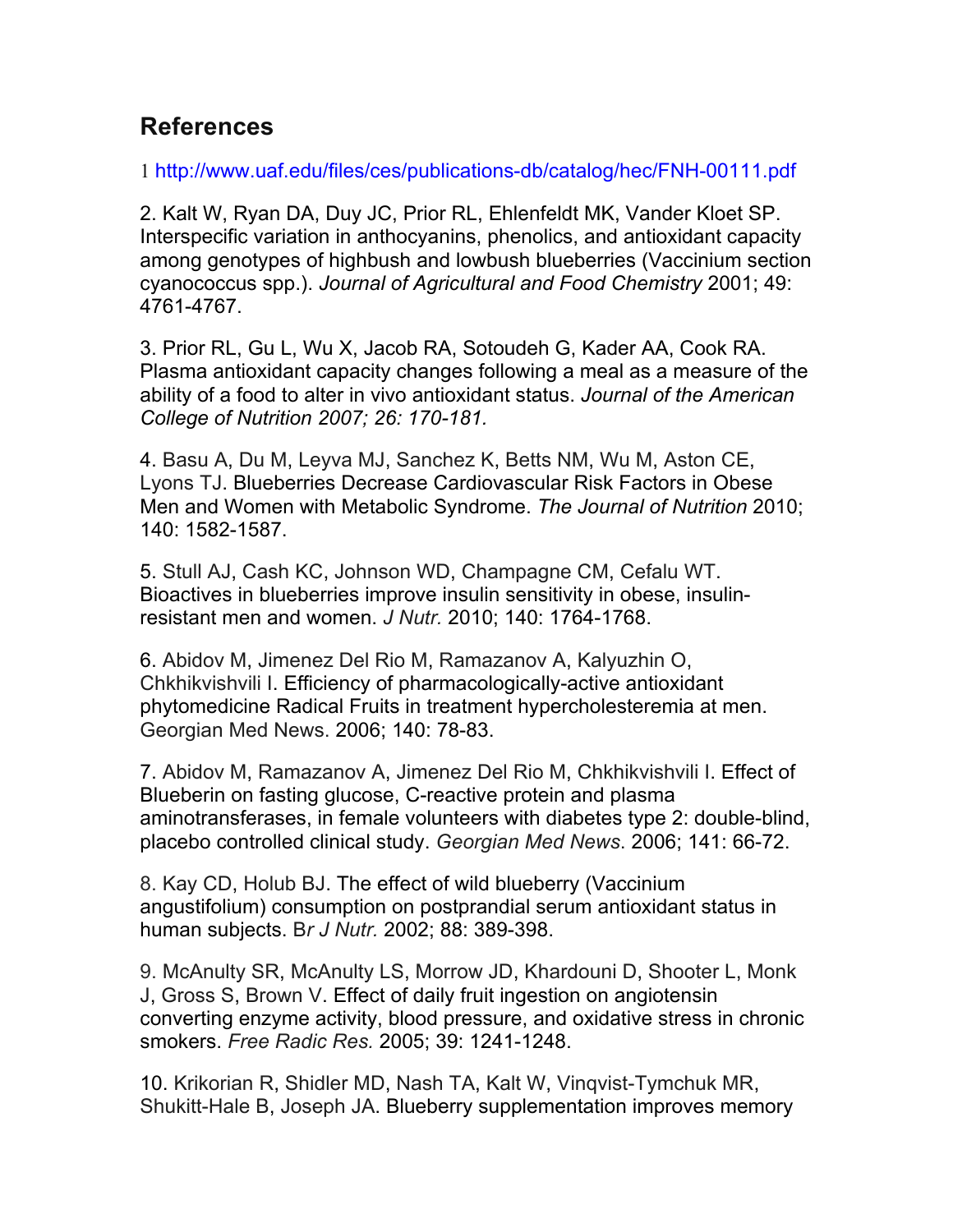in older adults. *J Agric Food Chem.* 2010; 58: 3996-4000.

11. Kay, CD and BJ Holub. The effect of wild blueberry (Vaccinium angustifolium) consumption on postprandial serum antioxidant status in human subjects.*The British Journal of Nutrition* 2002; 88: 389- 398.

12. Qin Y, XiaM,Ma J, Hao Y, Liu J, Mou H, Cao L, LingW. Anthocyanin supplementation improves serum LDL- and HDL-cholesterol concentrations associated with the inhibition of cholesteryl ester transfer protein in dyslipidemic subjects. *Am J Clin Nutr*. 2009; 90: 485–492.

13. Mullen W, Marks SC, Crozier A. Evaluation of phenolic compounds in commercial fruit juices and fruit drinks. *Journal of Agricultural and Food Chemistry*. 2007; 55: 3148-3157.

14. Vislocky LM, Fernandez ML. Biomedical effects of grape products. *Nutrition Reviews*. 2010; 68: 656-670.

15. Park YK, Kim JS, Kang MH. Concord grape juice supplementation reduces blood pressure in Korean hypertensive men: double-blind, placebo controlled intervention trial. *Biofactors.* 2004; 22: 145- 147.

16. Freedman JE, Parker C 3rd, Li L, Perlman JA, Frei B, Ivanov V, Deak LR, Iafrati MD, Folts JD. 11

Sunrise\_Science\_W hite\_Paper-2.12-EN-ALL

Select flavonoids and whole juice from purple grapes inhibit platelet function and enhance nitric oxide release. Circulation. 2001; 103: 2792- 2798.

17. Fitzpatrick DF, Hirschfield SL, Coffey RG. Endothelium-dependent vasorelaxing activity of wine and other grape products. *The American Journal of Physiology.* 1993; 265: H774-H778.

18. Krikorian R, Nash TA, Shidler MD, Shukitt-Hale B, Joseph JA. Concord grape juice supplementation improves memory function in older adults with mild cognitive impairment. *The British Journal of Nutrition*. 2010; 103: 730- 734.

19. Rowe CA, Nantz MP, Nieves C Jr, West RL, Percival SS. Regular consumption of concord grape juice benefits human immunity. *Journal of Medicinal Food.* 2011; 14: 69-78.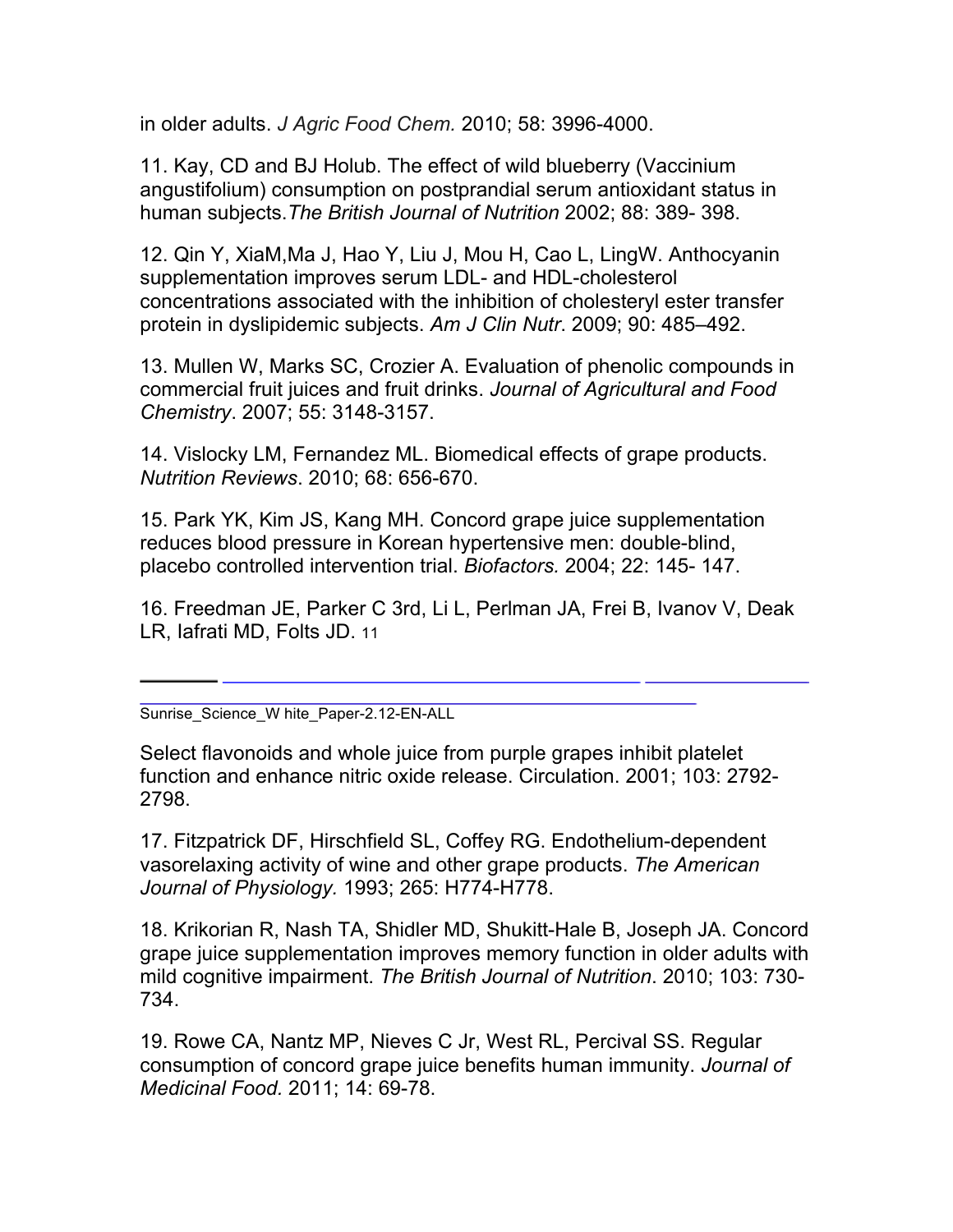- 20. http://www.whfoods.com/genpage.php?pfriendly=1&tname=foodspic e&dbid=39
- 21. ww.red-raspberry.org
- 22. Sumner MD, Elliott-Eller M, Weidner G, Daubenmier JJ, Chew MH, Marlin R, Raisin CJ, Ornish

D. Effects of pomegranate juice consumption on myocardial perfusion in patients with coronary heart disease. *The American Journal of Cardiology*. 2005; 96: 810-814.

23. Stowe CB. The effects of pomegranate juice consumption on blood pressure and cardiovascular health. *Complementary Therapies in Clinical Practice*. 2011; 17: 113-115.

24. Aviram M, Dornfeld L. Pomegranate juice consumption inhibits serum angiotensin converting enzyme activity and reduces systolic blood pressure. *Atherosclerosis* 2001; 158: 195-8.

25. Ignarro LJ, Byrns RE, Sumi D, de Nigris F, Napoli C. Pomegranate juice protects nitric oxide against oxidative destruction and enhances thebiological actions of nitric oxide. *Nitric Oxide*. 2006; 15: 93-102.

26. Balbir-Gurman A, Fuhrman B, Braun-Moscovici Y, Markovits D, Aviram M. Consumption of pomegranate decreases serum oxidative stress and reduces disease activity in patients with active rheumatoid arthritis: a pilot study. *The Israel Medical Association Journal*: 2011; 13: 474-479.

27. Trombold JR, Reinfeld AS, Casler JR, Coyle EF. The effect of pomegranate juice supplementation on strength and soreness after eccentric exercise. *Journal of Strength and Conditioning Research.* 2011; 25: 1782-1788.

28. González-Ortiz M, Martínez-Abundis E, Espinel-Bermúdez MC, Pérez-Rubio KG. Effect of pomegranate juice on insulin secretion and sensitivity in patients with obesity. *Annals of Nutrition & Metabolism*. 2011; 58: 220- 223.

29. Park SJ, Yoon HN, Shim BS. Prevention of relapse with the cranberry juice in chronic pelvic pain syndrome. *Korean J Urol*. 2005; 46: 63-67.

30. Wing DA, Rumney PJ, Preslicka C, Chung JH. Daily cranberry juice for the prevention of asymptomatic bacteriuria in pregnancy: a randomized, controlled pilot study. *J Urol*. 2008; 27: 137- 142.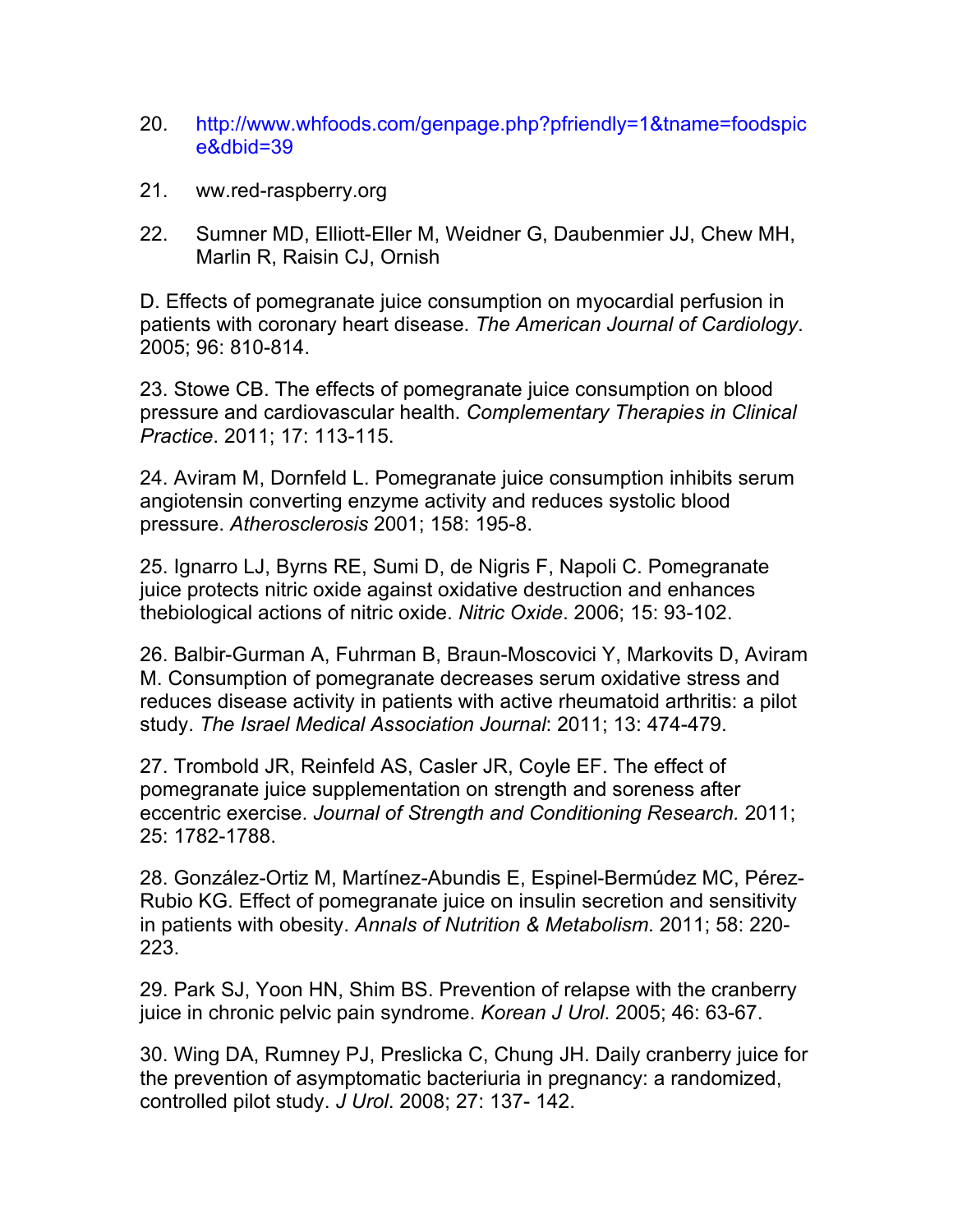31. Dugoua JJ, Seely D, Perri D, Mills E, Koren G. Safety and efficacy of cranberry (vaccinium macrocarpon) during pregnancy and lactation. *Can J Clin Pharmacol.* 2008; 15: e80-86.

32. Vidlar A, Vostalova J, Ulrichova J, Student V, Stejskal D, Reichenbach R, Vrbkova J, Ruzicka F, Simanek V. The effectiveness of dried cranberries (Vaccinium macrocarpon) in men with lower urinary tract symptoms. *Br J Nutr*. 2010; 104: 1181-1189.

 $12$ 

Sunrise\_Science\_W hite\_Paper-2.12-EN-ALL

33. Basu A, Rhone M, Lyons TJ. Berries: emerging impact on cardiovascular health. *Nutr Rev.* 2010; 68: 168-177.

34. Bean H, Schuler C, Leggett RE, Levin RM. Antioxidant levels of common fruits, vegetables, and juices versus protective activity against in vitro ischemia/reperfusion. *Int Urol Nephrol.* 2010; 42: 409-415.

35. Lee IT, Chan YC, Lin CW, Lee WJ, Sheu WH. Effect of cranberry extracts on lipid profiles in subjects with Type 2 diabetes. *Diabet Med*. 2008; 25: 1473-1477.

36. Ruel G, Pomerleau S, Couture P, Lemieux S, Lamarche B, Couillard C. Low-calorie cranberry juice supplementation reduces plasma oxidized LDL and cell adhesion molecule concentrations in men. *Br J Nutr*. 2008; 99: 352-359.

37. Ruel G, Pomerleau S, Couture P, Lamarche B, Couillard C. Changes in plasma antioxidant capacity and oxidized low-density lipoprotein levels in men after short-term cranberry juice consumption. *Metabolism.* 2005; 54: 856-861.

38. Lee IT, Chan YC, Lin CW, Lee WJ, Sheu WH. Effect of cranberry extracts on lipid profiles in subjects with Type 2 diabetes. *Diabet Med.*  2008; 25: 1473-1477.

39. Ruel G, Pomerleau S, Couture P, Lemieux S, Lamarche B, Couillard C. Low-calorie cranberry juice supplementation reduces plasma oxidized LDL and cell adhesion molecule concentrations in men. *Br J Nutr.* 2008; 99: 352-359.

40. Neto CC, Amoroso JW, Liberty AM. Anticancer activities of cranberry phytochemicals: an update. Mol Nutr Food Res. 2008;52(Suppl 1):S18-27.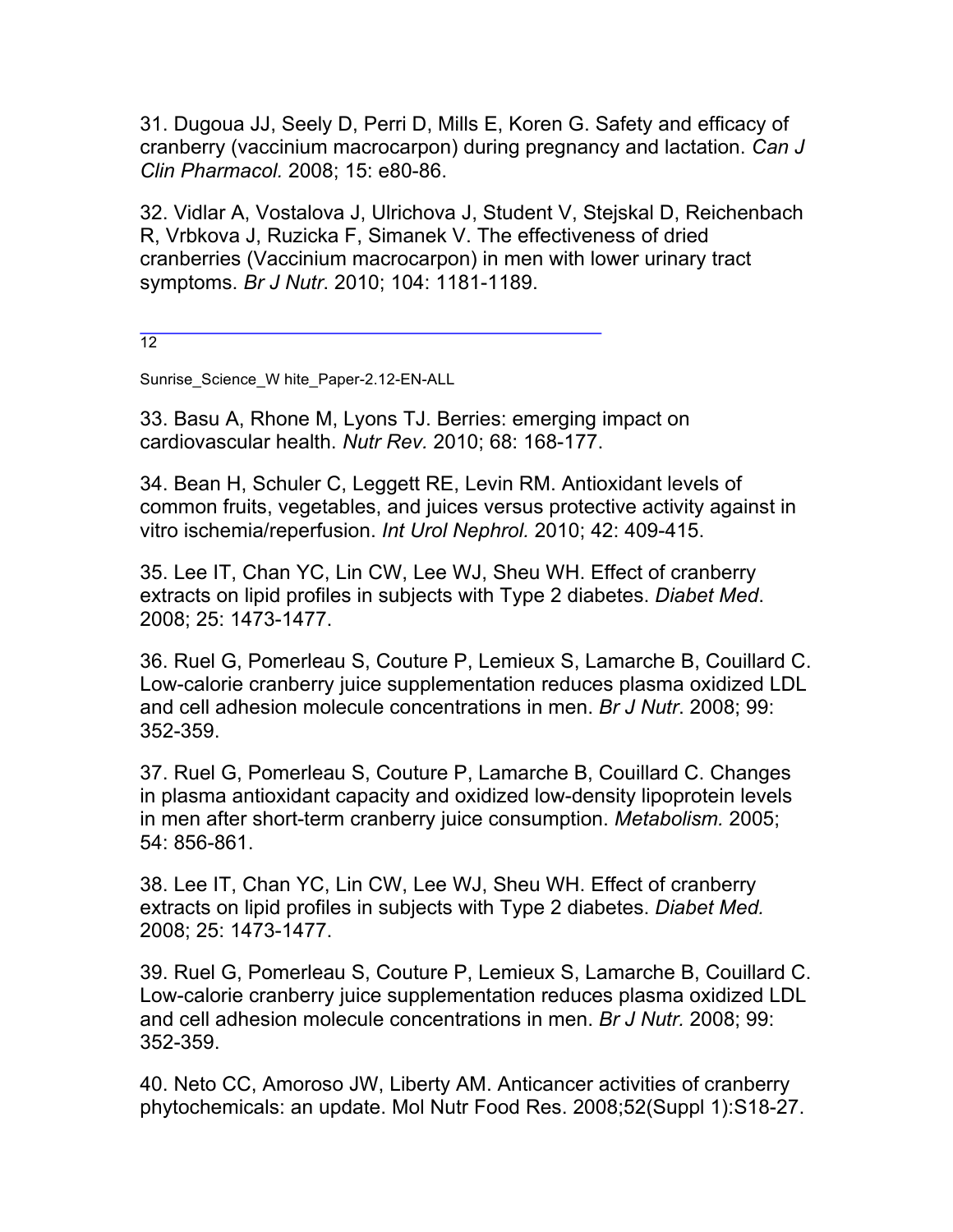41. Basu A, Rhone M, Lyons TJ. Berries: emerging impact on cardiovascular health. Nutr Rev. 2010;68(3):168-77.

42. Bean H, Schuler C, Leggett RE, Levin RM. Antioxidant levels of common fruits, vegetables, and juices versus protective activity against in vitro ischemia/reperfusion. *Int Urol Nephrol*. 2010; 42: 409-415.

43. Wolfe KL, Liu RH. Cellular antioxidant activity (CAA) assay for assessing antioxidants, foods, and dietary supplements. *J Agric Food Chem*. 2007; 55: 8896-8907.

44. Neto CC. Cranberry and blueberry: evidence for protective effects against cancer and vascular diseases. *Mol Nutr Food Res*. 2007; 51: 652- 664.

45. Sun J, Chu YF, Wu X, Liu RH. Antioxidant and antiproliferative activities of common fruits. *J Agric Food Chem*. 2002; 50: 7449-7454.

46. Wilson T, Porcari JP, Maher MA. Cranberry juice inhibits metal and non-metal initiated oxidation of human low-density lipoproteins in vitro. *J Nutraceut Function Med Foods.* 1999; 2: 5-14.

47. Reed J. Cranberry flavonoids, atherosclerosis and cardiovascular health. *Crit Rev Food Sci Nutr.* 2002; 42(3 Suppl): 301-316.

- 48. Atherton P. Aloe vera revisited. *Br J Phytother*. 1998; 4: 76–83.
- 49. Shelton M. Aloe vera, its chemical and therapeutic properties. *Int J Dermatol.* 1991; 30: 679–683.
- 50. Atherton P. The essential Aloe vera: The actions and the evidence. 2nd ed 1997.
- 51. Ro JY, Lee B, Kim JY, Chung Y, Chung MH, Lee SK, et al. Inhibitory mechanism of aloe single component (Alprogen) on mediator release in guinea pig lung mast cells activated with specific antigen-

13

Sunrise\_Science\_W hite\_Paper-2.12-EN-ALL

antibody reactions. *J Pharmacol Exp Ther*. 2000; 292: 114–121.

52. Hutter JA, Salmon M, Stavinoha WB, Satsangi N, Williams RF, Streeper RT, et al. Anti-inflammatory C-glucosyl chromone from Aloe barbadensis. *J Nat Prod.* 1996; 59: 541–543.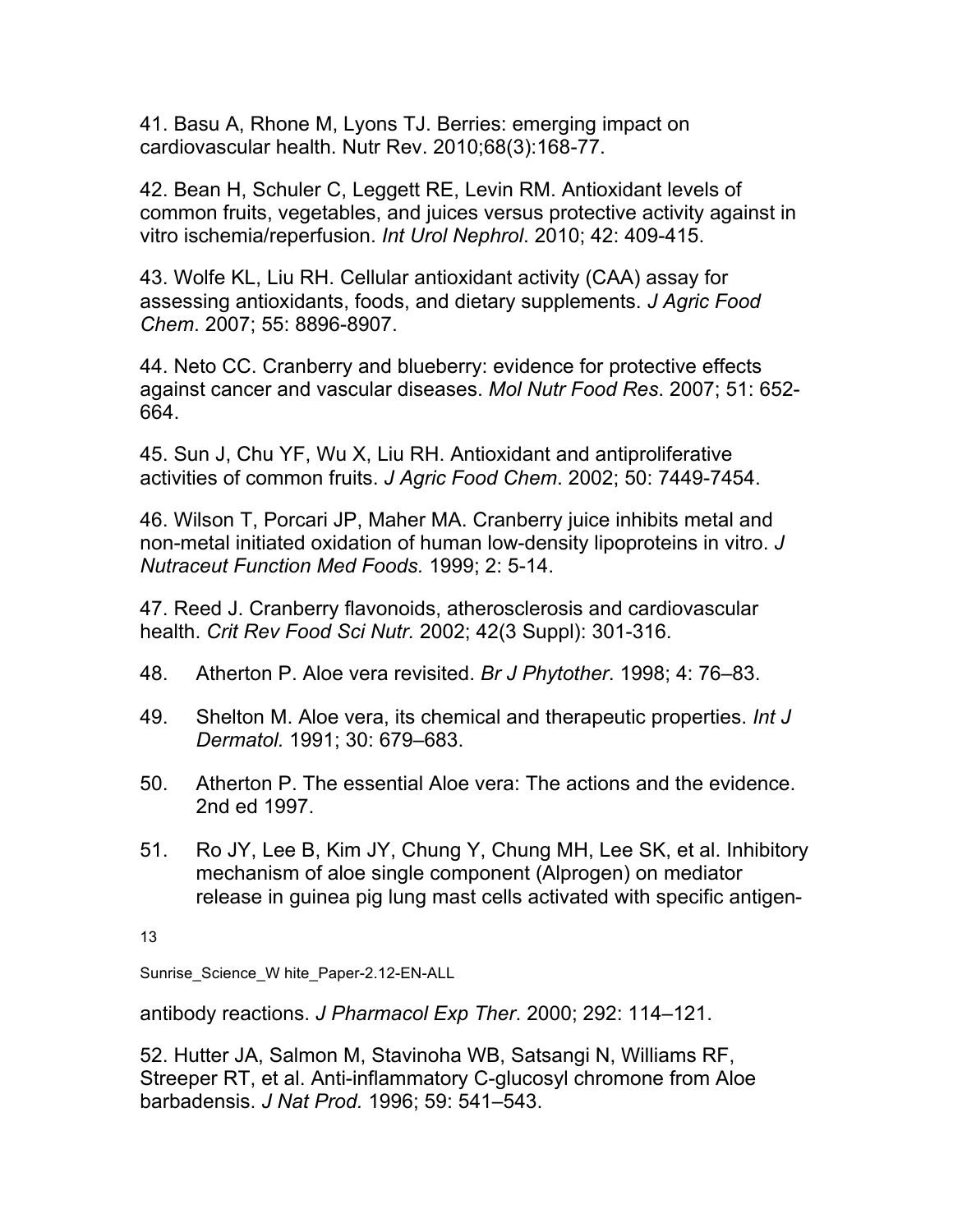53. Chithra R Sajithlal GB, Chandrakasan G. Influence of aloe vera on collagen characteristics in healing dermal wounds in rats. *Mol Cell Biochem*. 1998; 181: 71–76.

54. Heggers J, Kucukcelebi A, Listengarten D, Stabenau J, Ko F, Broemeling LD, et al. Beneficial effect of aloe on wound healing in an excisional wound model. *J Altern Complement Med.* 1996; 2: 271– 277.

55. Chithra P, Sajithlal G, Chandrakasan G. Influence of aloe vera on the glycosaminoglycans in the matrix of healing dermal wounds in rats. *J Ethnopharmacol.* 1998; 59: 179–86.

#### BREAK HERE

56. Tanaka J1, Kadekaru T, Ogawa K, Hitoe S, Shimoda H, Hara H. Maqui berry (Aristotelia chilensis) and the constituent delphinidin glycoside inhibit photoreceptor cell death induced by visible light. *Food Chem*. 2013 Aug 15;139(1-4):129-37. doi: 10.1016/j.foodchem.2013.01.036. Epub 2013 Jan 29.

57. Fredes C, Yousef GG, Robert P, Grace MH, Lila MA, Gómez M, Gebauer M, Montenegro G. Anthocyanin profiling of wild maqui berries (Aristotelia chilensis [Mol.] Stuntz) from different geographical regions in Chile. *J Sci Food Agric.* 2014 Feb 4. doi: 10.1002/jsfa.6602. [Epub ahead of print]

58. Miranda-Rottmann S, Aspillaga AA, Pérez DD, Vasquez L, Martinez AL, Leighton F. Juice and phenolic fractions of the berry Aristotelia chilensis inhibit LDL oxidation in vitro and protect human endothelial cells against oxidative stress. J Agric Food Chem. 2002 Dec 18;50(26):7542-7.

59. Escribano-Bailón MT, Alcalde-Eon C, Muñoz O, Rivas-Gonzalo JC, Santos-Buelga C. Anthocyanins in berries of Maqui (Aristotelia chilensis (Mol.) Stuntz). *Phytochem Anal*. 2006 Jan-Feb;17(1):8-14.

60. Mølgaard P, Holler JG, Asar B, Liberna I, Rosenbæk LB, Jebjerg CP, Jørgensen L, Lauritzen J, Guzman A, Adsersen A, Simonsen HT. Antimicrobial evaluation of Huilliche plant medicine used to treat wounds. *J Ethnopharmacol*. 2011 Oct 31;138(1):219-27. doi: 10.1016/j.jep.2011.09.006. Epub 2011 Sep 12.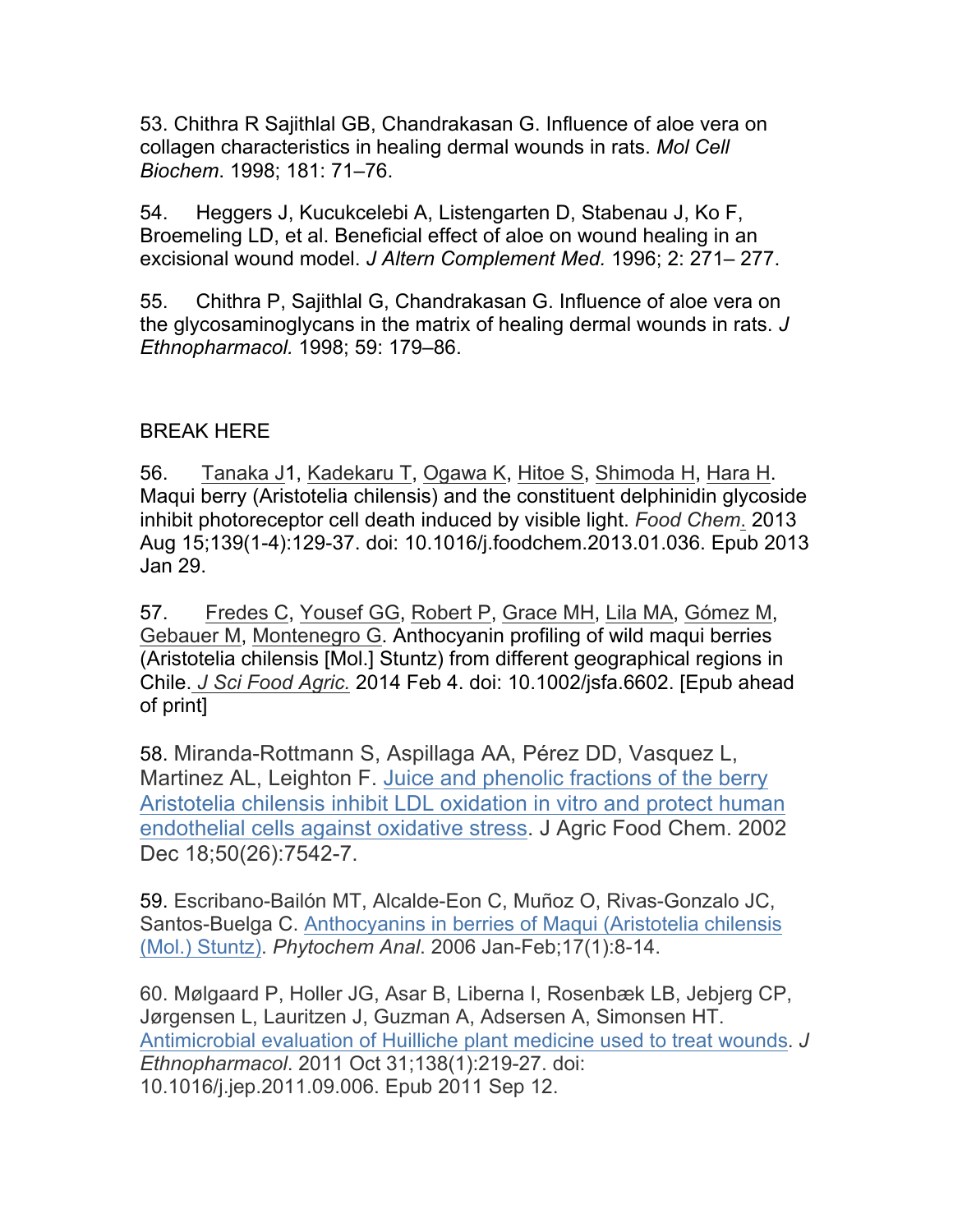61. Seeram, N, et al. *Journal of Agricultural and Food Chemistry*, Dec.13, 2006; vol. 54(25): pp. 9329-9339.

62. Mayo Clinic; Nutrition and healthy eating Acai berry products: What are the health benefits? http://www.mayoclinic.com/health/acai/AN01836

63. Bagchi D, Sen CK, Bagchi M, Atalay M. Anti-angiogenic, antioxidant, and anti-carcinogenic properties of a novel anthocyanin-rich berry extract<br>formula.

*Biochemistry (Mosc).* 2004 Jan;69(1):75-80, 1 p preceding 75.

64. Pacheco-Palencia LA, et al.. Chemical composition, antioxidant properties, and thermal stability of a phytochemical enriched oil from Acai. *J Agric Food Chem.* 2008 June 25;56(12):4631-6.

65. Shergis JL, Zhang AL, Zhou W, Xue CC.

Panax ginseng in randomised controlled trials: a systematic review. *Phytother Res.* 2013 Jul;27(7):949-65. doi: 10.1002/ptr.4832. Epub 2012 Sep 12.

66. Oh KJ, Chae MJ, Lee HS, Hong HD, Park K.Effects of Korean red ginseng on sexual arousal in menopausal women: placebo-controlled, double-blind crossover clinical study. *J Sex Med.* 2010 Apr;7(4 Pt 1):1469- 77. doi: 10.1111/j.1743-6109.2009.01700.x. Epub 2010 Feb 5.

67. Xu LL, Han T, Wu JZ, Zhang QY, Zhang H, Huang BK, Rahman K, Qin LP.

Comparative research of chemical constituents, antifungal and antitumor properties of ether extracts of Panax ginseng and its endophytic fungus. *Phytomedicine.* 2009 Jun;16(6-7):609-16. doi:

10.1016/j.phymed.2009.03.014. Epub 2009 Apr 28.

68. Kapusta-Duch J, Kopeć A, Piatkowska E, Borczak B, Leszczyńska T.The beneficial effects of Brassica vegetables on human health. *Rocz Panstw Zakl Hig*. 2012;63(4):389-95.

69. Mishra LC, Singh BB, Dagenais S. Scientific basis for the therapeutic use of Withania somnifera (ashwagandha): a review. *Altern Med Rev*. 2000 Aug;5(4):334-46.

70. Biswal BM, Sulaiman SA, Ismail HC, Zakaria H, Musa KI. Effect of Withania somnifera (Ashwagandha) on the Development of Chemotherapy-Induced Fatigue and Quality of Life in Breast Cancer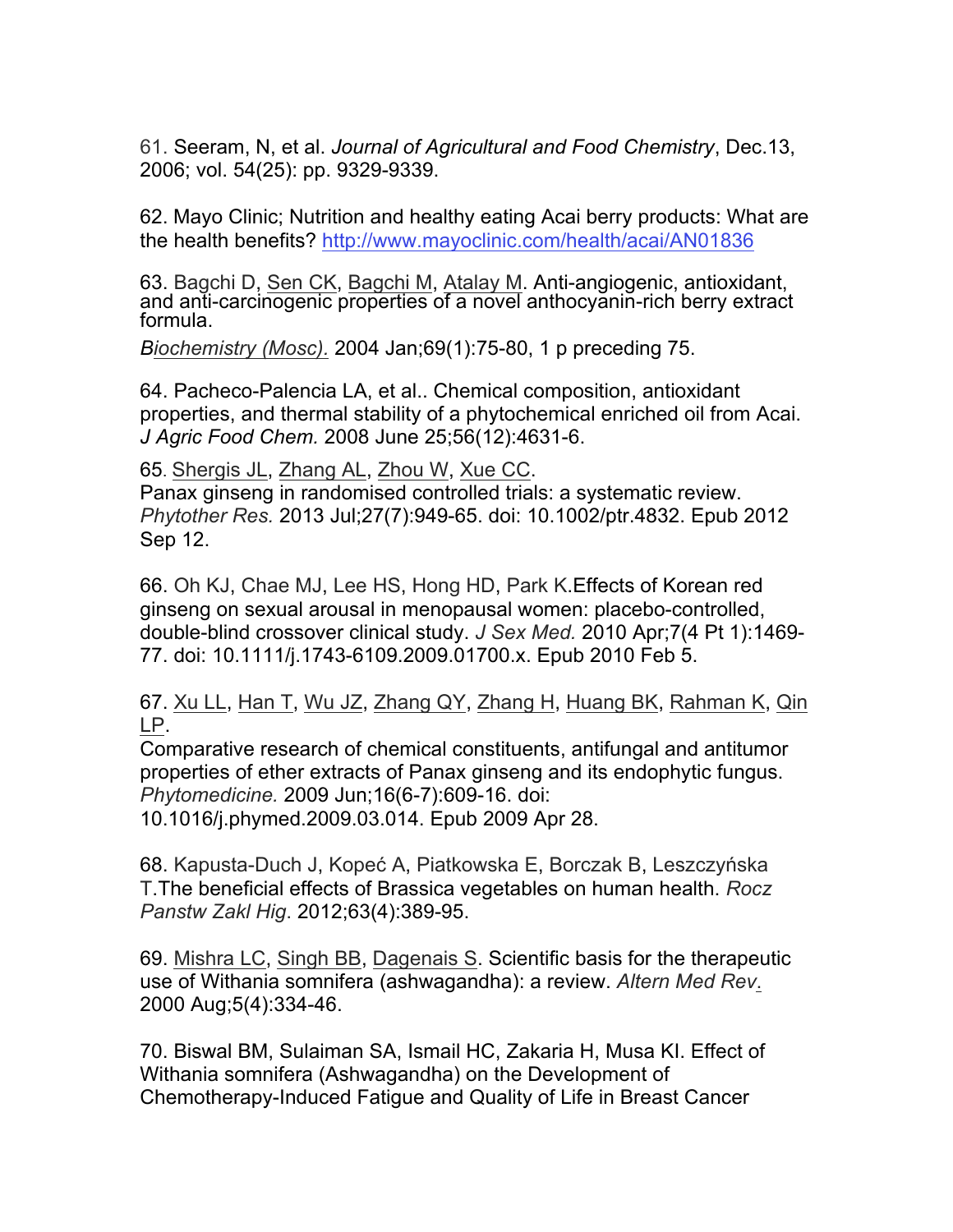Patients. *Integr Cancer Ther*. 2012 Nov 9.

71. Baitharu I, Jain V, Deep SN, Hota KB, Hota SK, Prasad D, Ilavazhagan G. Withania somnifera root extract ameliorates hypobaric hypoxia induced memory impairment in rats. *J Ethnopharmacol*. 2013 Jan 30;145(2):431-41. doi: 10.1016/j.jep.2012.10.063. Epub 2012 Dec 2.

72. Prakash J, Yadav SK, Chouhan S, Singh SP. Neuroprotective Role of Withania somnifera Root Extract in Maneb-Paraquat Induced Mouse Model of Parkinsonism. *Neurochem Res*. 2013 May;38(5):972-80. doi: 10.1007/s11064-013-1005-4. Epub 2013 Feb 22.

73. Chandrasekhar K, Kapoor J, Anishetty S. A prospective, randomized double-blind, placebo-controlled study of safety and efficacy of a highconcentration full-spectrum extract of ashwagandha root in reducing stress and anxiety in adults. *Indian J Psychol Med.* 2012 Jul;34(3):255-62. doi: 10.4103/0253-7176.106022.

74. Mahdi AA, Shukla KK, Ahmad MK, Rajender S, Shankhwar SN, Singh V, Dalela D. Withania somnifera Improves Semen Quality in Stress-Related Male Fertility. *Evid Based Complement Alternat Med*. 2009 Sep 29.

75. Asai A, Terasaki M, Nagao A. An epoxide-furanoid rearrangement of spinach neoxanthin occurs in the gastrointestinal tract of mice and in vitro: formation and cytostatic activity of neochrome stereoisomers. *J Nutr*. 2004 Sep;134(9):2237-43. 2004. PMID:15333710.

76. Asai A, Yonekura L and Nagao A. Low bioavailability of dietary epoxyxanthophylls in humans. Br J Nutr. 2008 Aug;100(2):273-277. 2008.

77. Chung HY, Rasmussen HM, Johnson EJ. Lutein bioavailability is higher from lutein-enriched eggs than from supplements and spinach in men. *J Nutr*. 2004 Aug;134(8):1887-93. 2004. PMID:15284371.

78. Edenharder R, Keller G, Platt KL, Unger KK. Isolation and characterization of structurally novel antimutagenic flavonoids from spinach (Spinacia oleracea). J Agric Food Chem 2001 Jun;49(6):2767-73. 2001. PMID:12950.

79. Gates MA, Tworoger SS, Hecht JL, De Vivo I, Rosner B, Hankinson SE. A prospective study of dietary flavonoid intake and incidence of epithelial ovarian cancer. Int J Cancer. 2007 Apr 30; [Epub ahead of print]. 2007. PMID:17471564.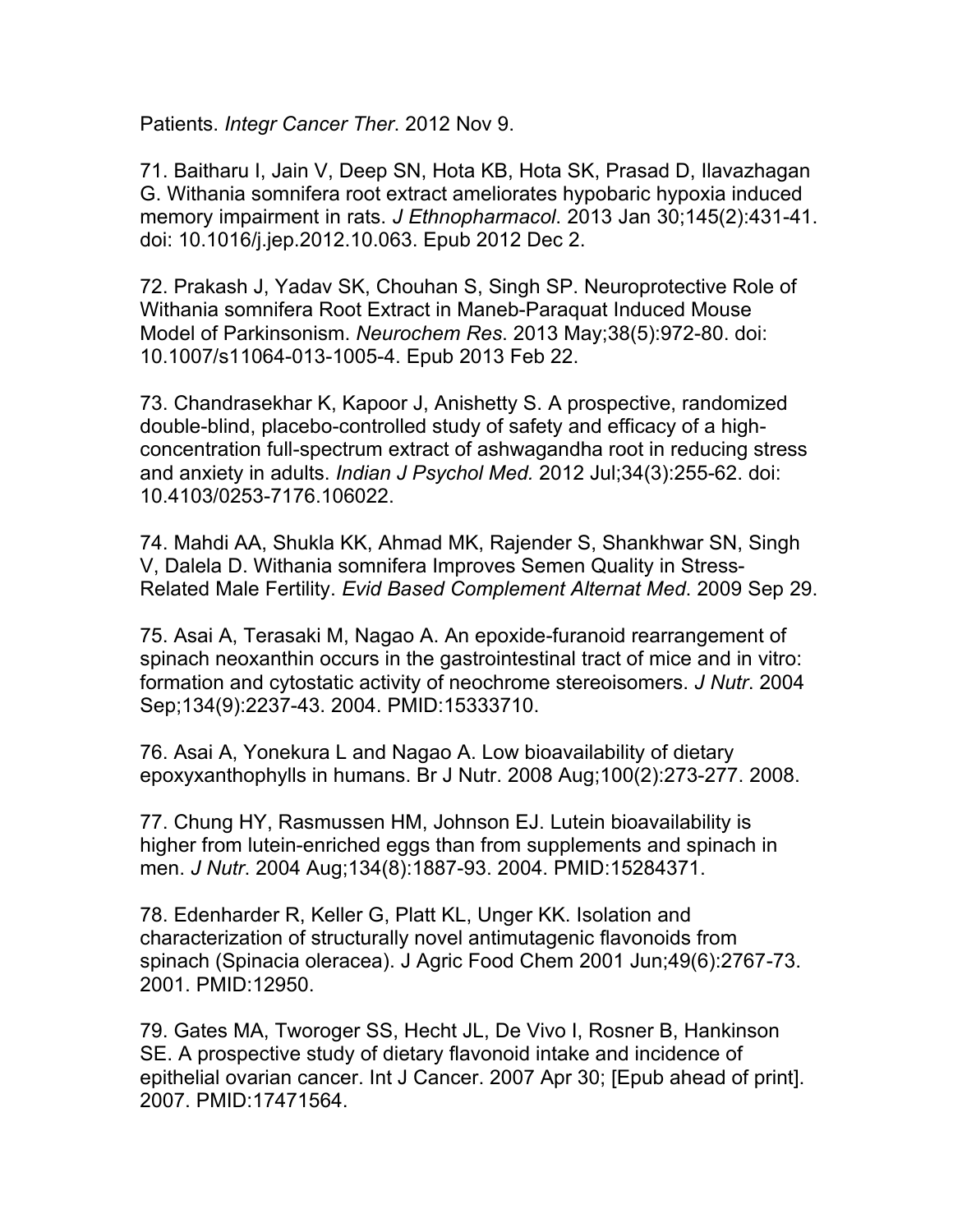80. genannt Bonsmann SS, Walczyk T, Renggli S et al. Oxalic acid does not influence nonhaem iron absorption in humans: a comparison of kale and spinach meals. Eur J Clin Nutr. 2008 Mar;62(3):336-41. Epub 2007 Apr 18. 2008.

81. Longnecker MP, Newcomb PA, Mittendorf R, et al. Intake of carrots, spinach, and supplements containing vitamin A in relation to risk of breast cancer. Cancer Epidemiol Biomarkers Prev 1997 Nov;6(11):887-92. 1997. PMID:12980.

82. Lucarini M, Lanzi S, D'Evoli L et al. Intake of vitamin A and carotenoids from the Italian population--results of an Italian total diet study. Int J Vitam Nutr Res. 2006 May;76(3):103-9. 2006.

83. Makiko I, Mutsuko T, and Takashi N. Influence of the Amount of Boiling Water on the Sensory Evaluation, Oxalic Acid and Potassium Content of Boiled Spinach. Journal of Cookery Science of Japan 2005, 38(4):343-349. 2005.

84. Manach C, Scalbert A, Morand C, Rémésy C, Jiménez L. Polyphenols: food sources and bioavailability. Am J Clin Nutr. 2004 May;79(5):727-47. 2004. PMID:15113710.

85. Morris MC, Evans DA, Tangney CC, Bienias JL, Wilson RS. Associations of vegetable and fruit consumption with age-related cognitive change. *Neurology*. 2006 Oct 24;67(8):1370-6. 2006. PMID:17060562.

86. Okazaki K, Oka N, Shinano T et al. Differences in the metabolite profiles of spinach (Spinacia oleracea L.) leaf in different concentrations of nitrate in the culture solution. Plant Cell Physio. 2008 Feb;49(2):170-7. Epub 2007 Dec 17. 2008.

87. Song W, Derito CM, Liu MK et al. Cellular antioxidant activity of common vegetables. J Agric Food Chem. 2010 Jun 9;58(11):6621-9. 2010.

88. Tang G, Qin J, Dolnikowski GG et al. Spinach or carrots can supply significant amounts of vitamin A as assessed by feeding with intrinsically deuterated vegetables. Am J Clin Nutr. 2005 Oct;82(4):821-8. 2005.

89. Wang Y, Chang CF, Chou J, Chen HL, Deng X, Harvey BK, Cadet JL, Bickford PC. Dietary supplementation with blueberries, spinach, or spirulina reduces ischemic brain damage. *Exp Neurol*. 2005;193: 75-84.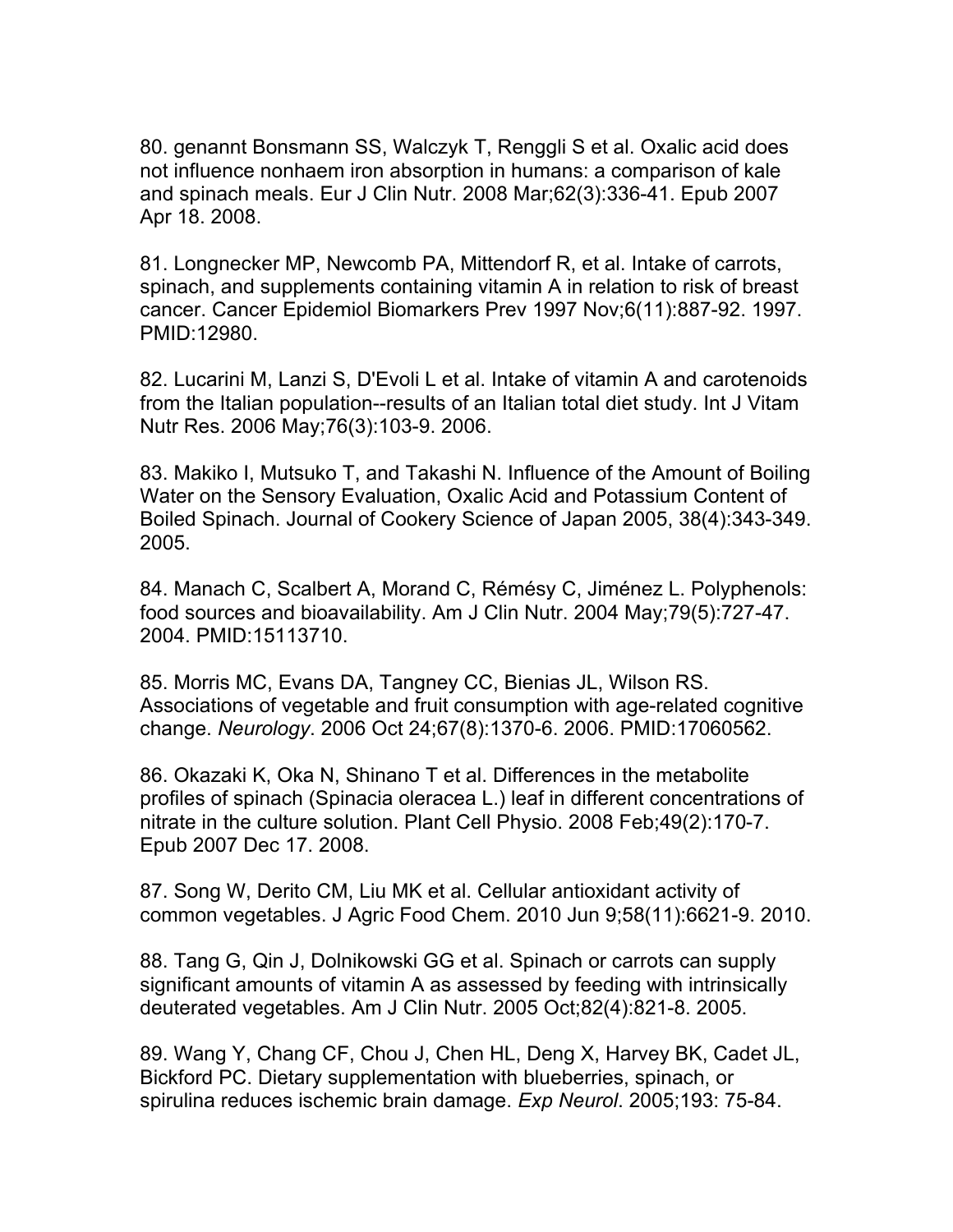2005. PMID:15817266.

90. Yang Y, Marczak ED, Yokoo M, Usui H, Yoshikawa M. Isolation and antihypertensive effect of angiotensin I-converting enzyme (ACE) inhibitory peptides from spinach Rubisco. *J Agric Food Chem*; 51: 4897-902. 2003.

91. Stern JS, Peerson J, Mishra AT, Sadasiva Rao MV, Rajeswari KP. Efficacy and tolerability of a novel herbal formulation for weight management. *Obesity*; 21: 921-7. 2013

92. Stern JS, Peerson J, Mishra AT, Mathukumalli VS, Konda PR. Efficacy and tolerability of an herbal formulation for weight management. *J Med Food*; 16: 529-37. 2013

93. Stern JS, Peerson J, Mishra AT, Mathukumalli VS, Konda PR. Evaluation of Mangosteen juice blend on biomarkers of inflammation in obese subjects: a pilot, dose finding study. *Nutr J* ; 8: 48. 2009

94. Tang YP, Li PG, Kondo M, Ji HP, Kou Y, Ou B. Effect of a mangosteen dietary supplement on human immune function: a randomized, doubleblind, placebo-controlled trial. *J Med Food*; 12: 755-63. 2009

95. Rassameemasmaung S, Sirikulsathean A, Amornchat C, Maungmingsook P, Rojanapanthu P, Gritsanaphan W. Topical application of Garcinia mangostana L. pericarp gel as an adjunct to periodontal treatment. *Complement Ther Med*; 16(5):262-7. 2008

96. Hsu J, Skover G, Goldman MP. Evaluating the efficacy in improving facial photodamage with a mixture of topical antioxidants. J Drugs Dermatol; 6: 1141-8. 2007

97. Kędzierska M, Głowacki R, Czernek U, Szydłowska-Pazera K, Potemski P, Piekarski J, Jeziorski A, Olas B. Changes in plasma thiol levels induced by different phases of treatment in breast cancer; the role of commercial extract from black chokeberry. *Mol Cell Biochem*; 372: 47-55. 2013

98. Mulero J, Bernabé J, Cerdá B, García-Viguera C, Moreno DA, Albaladejo MD, Avilés F, Parra S, Abellán J, Zafrilla P. Variations on cardiovascular risk factors in metabolic syndrome after consume of a citrus-based juice. Clin Nutr; 31(3):372-7. 2012